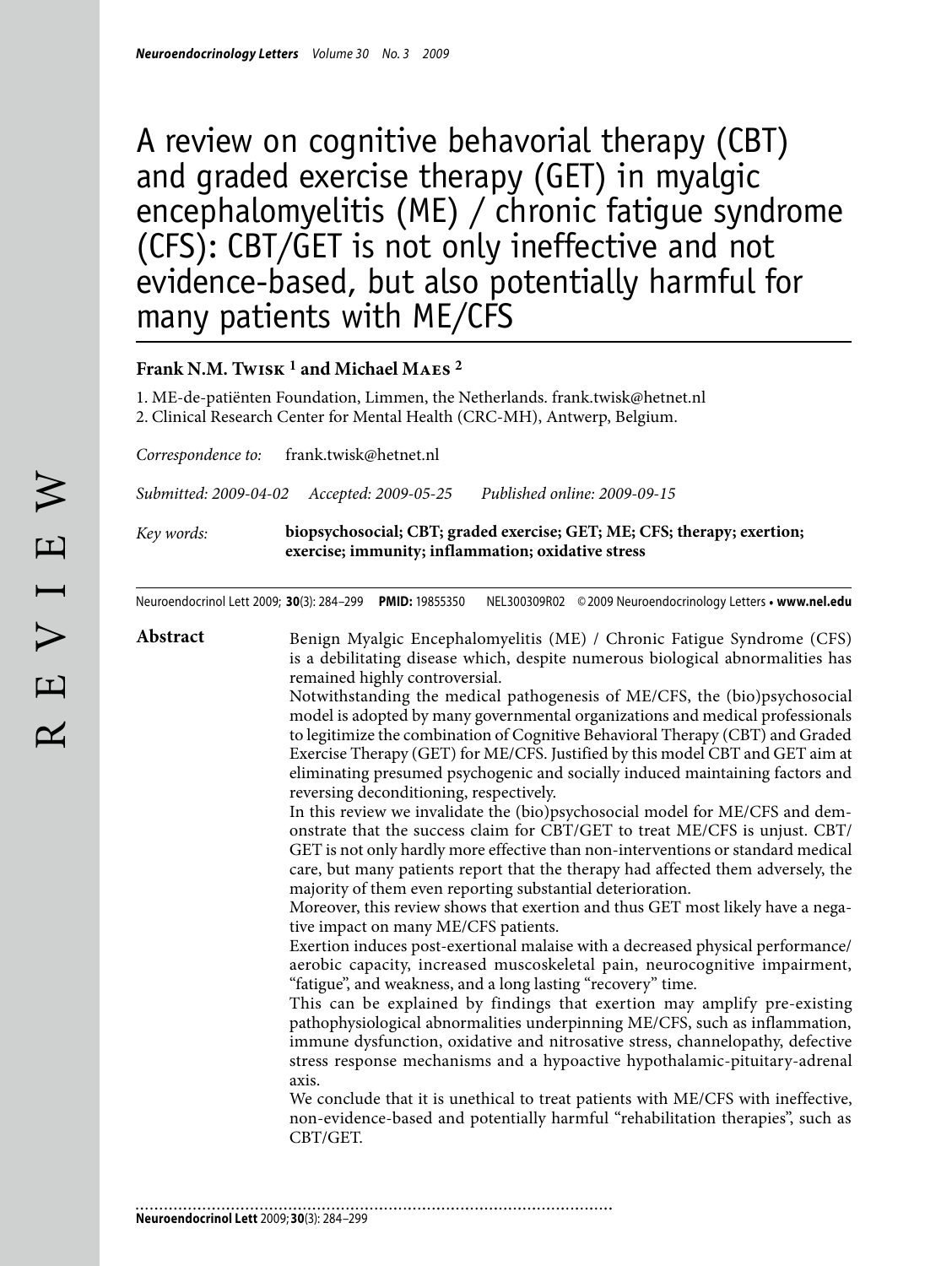# **Introduction**

Benign Myalgic Encephalomyelitis (ME) / Chronic Fatigue Syndrome (CFS) is a highly incapacitating illness classified by the WHO as a neurological disease (G93.3) since 1969 (WHO ICD-8, 1967).

The CFS Fukuda case definition (Fukuda *et al.* 1994), which has been has been criticized by several researchers, states that a CFS patient needs to experience chronic fatigue of new or definite onset, that is not substantially alleviated by rest, is not the result of ongoing exertion, and results in substantial reductions in occupational, social, and personal activities. The Fukuda case definition also requires the concurrent occurrence of at least four to eight other CFS symptoms, i.e. impaired memory or concentration, sore throat, tender lymph nodes, muscle pain, multiple joint pain, new headaches, unrefreshing sleep, and post-exertional malaise.

ME/CFS is considered to be a rather harmless condition by most physicians, but patients with ME/CFS are often more functionally impaired than those suffering from type 2 diabetes, congestive heart failure, multiple sclerosis, and end-stage renal disease (Anderson & Ferrans, 1997; Buchwald *et al.* 1996). Jason *et al.*  (2006) analyzed a group of 166 individuals who had died with ME/CFS (listed at a US ME/CFS memorial register). The mean ages of the ME/CFS patients dying from heart failure (20,1%), cancer (19.4%), and suicide (20,1%) were 58.7, 47.8, and 39.3 years, respectively. These ages are considerably lower than of those dying from heart failure (83.1 years), cancer (72.0 years), and suicide (48.0 years) in the general US population.

In spite of its chronicity and severity, ME/CFS remains highly controversial in the medical en political society. Despite several hundred studies demonstrating biological abnormalities in large subgroups, ME/CFS is still considered by many professionals to be a "medically unexplained syndrome" or a mental condition with a psychogenic/social origin. The psychosocial explanatory model for "medically unexplained disorders", disseminated by proponents of the (bio)psychosocial school, is the rationale for the combination of cognitive behavioral therapy (CBT) and graded exercise therapy (GET), which are supposed to eliminate the psychogenic "maintaining factors" and "deconditioning", respectively.

This review will show that:

- a) the evidence-based success claim for CBT/GET is unjust, since the evidence base is lacking and CBT/ GET is not significantly more effective than usual care; and
- b) the exertion, and thus GET, can have numerous potential damaging physical effects on ME/CFS patients.



**Figure 1.** This figure shows the Vercoulen model as described by Song & Jason (2005).

#### **The (bio)psychosocial model for me/cfs**

THE (bio)psychosocial explanation for ME/CFS is based upon the hypothesis that psychogenic, cognitive and behavioral factors play an important role in the etiology and maintenance of ME/CFS. is based upon the hypothesis that psychogenic, cognitive and behavioral factors play an impor-

According to the (bio)psychosocial school, one should make a clear distinction between predisposing factors, e.g. personality traits, genes; triggering factors, e.g. infections, vaccinations, injury; and maintaining factors, e.g. illness beliefs, stress, inactivity. This trichotomy incorporates the hypothesis that psycho-social factors are the main driving force of ME/CFS and biological factors are far less important in sustaining the illness.

The (bio)psychosocial view, based upon the premises that personality traits, "causal attributions", inactivity, kinesiophobia, somatizing etc. are the maintaining factors for ME/CFS, is best illustrated by the Vercoulen model (Song & Jason, 2005): *Figure 1*.

## **The (bio)psychosocial therapy: CBT/GET**

THE model described above is the justification for the (bio)psychosocial "therapy" for ME/<br>CFS: a combination of CBT and GET. 'CBT<br>facilitates the identification of unhelpful, anxiety-profor the (bio)psychosocial "therapy" for ME/ CFS: a combination of CBT and GET. 'CBT voking thoughts, and challenges these negative automatic thoughts and dysfunctional underlying assumptions*'*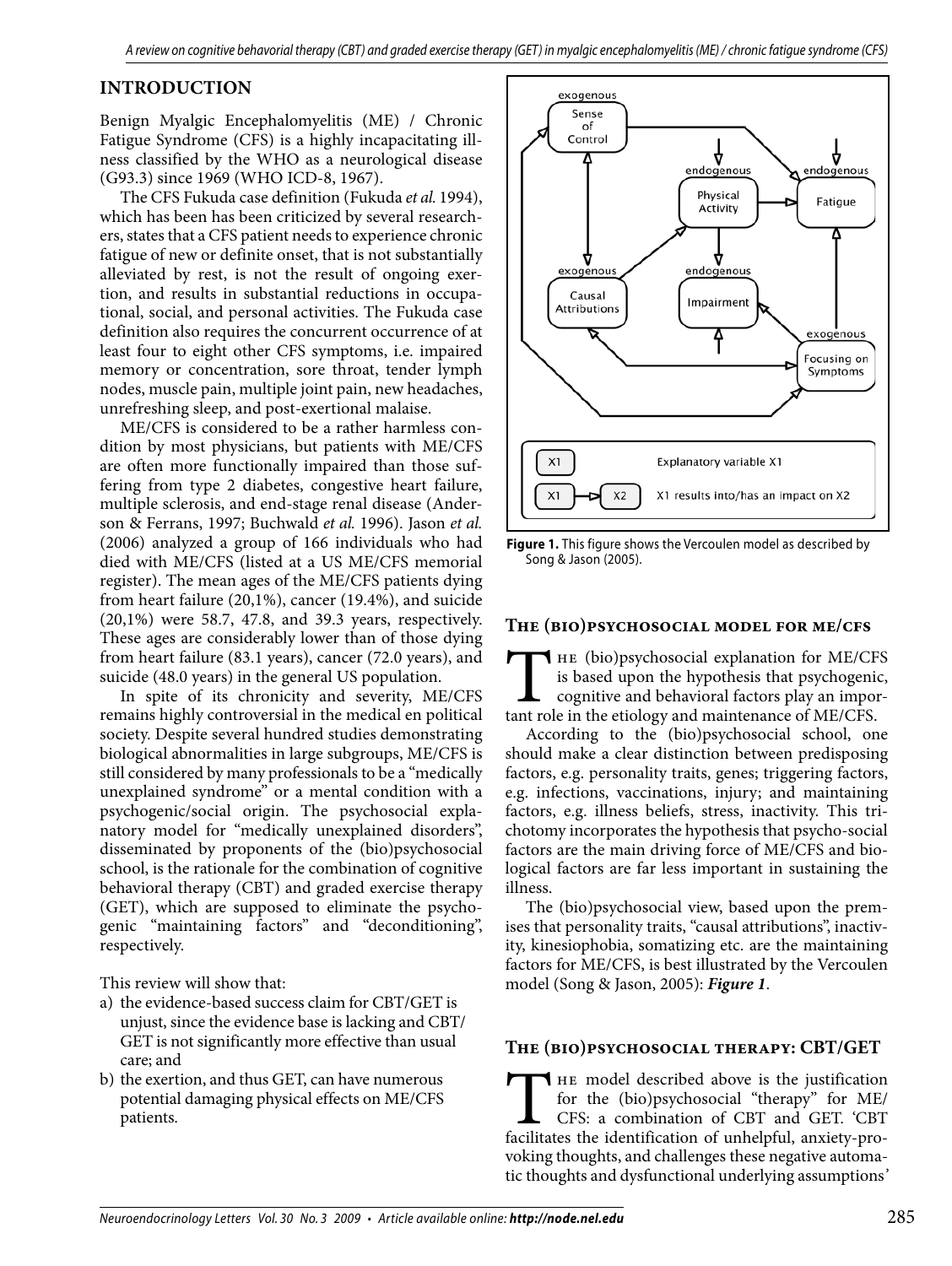#### *Frank N.M. Twisk and Michael Maes*

(Price *et al.* 2008). 'CBT combines a rehabilitative approach of a graded increase in activity with a psychological approach addressing thoughts and beliefs .. that may impair recovery.' (Price *et al.* 2008).

Thus, this theory proposes that by eliminating the maintaining factors of ME/CFS, the patient can recover. The "illness beliefs" of the patient are challenged by CBT, while a graded increase in physical activity (GET) addresses "deconditioning".

#### **The (bio)psychosocial model has been invalidated by research**

OWEVER, the theoretical justification for CBT/GET, the (bio)psychosocial model (e.g. the Vercoulen model), has been invalidated. First of all, core elements of this model, i.e. the central role of "kinesiophobia" (fear of movement) and personality characteristics, have been disproved by research.

a) Two pillars of this model, i.e. "decreased exercise capacity is caused by kinesiophobia" and "physical deconditioning is a perpetuating factor in ME/CFS", have been invalidated by research results. For example, Nijs *et al.* (2004b) proved there is no correlation between kinesiophobia and exercise capacity, activity limitations, or participation restrictions, at least in patients with CFS with widespread muscle or joint pain.

Gallagher *et al.* (2005) found that ME/CFS patients without a co-morbid psychiatric disorder do not have an exercise phobia.

The conclusion of Bazelmans *et al.* (2001) that physical deconditioning does not seem to be a perpetuating factor in ME/CFS is at the least remarkable, since Bazelmans and her colleagues are outspoken advocates of the (bio)psychosocial explanation. Thus, an essential premise of the (bio)psychosocial model, i.e. that kinesiophobia is a perpetuating factor in ME/CFS, cannot be sustained.

b) Another misconception is the central role of specific personality traits presumed by the (bio)psychosocial model. According to various studies psychological factors play no role at all, or at the least a very minor one. Wood and Wessely, the captain of the (bio)psychosocial school, for example pointed out very clearly (Wood & Wessely, 1999) that no differences between patients with ME/CFS and rheumatoid arthritis in measures of perfectionism, attitudes toward mental illness, defensiveness, social desirability, or sensitivity to punishment (a concept related to neuroticism) were found. The authors stated their study also invalidated the 'stereotype of CFS sufferers as perfectionists with negative attitudes toward psychiatry'.

Le Bon *et al.* (2007) concluded that the personality structure does not appear to play a major role in the CFS.

Vollmer-Conna *et al.* (2008) recently concluded that genetic variations (IFN-γ +874T/A and IL-10 -592C/A polymorphisms) largely determine the impact of a Epstein-Barr virus, a Coxiella burnetii (Q fever), or a Ross River virus (epidemic polyarthritis) infection. These cytokine genotypes, especially when combined, significantly affect the acute sickness response (illness severity, cytokine protein levels), and the duration of illness/recovery. More important, the authors established that psychosocial and environmental factors (including personality, coping style, mood, and psychiatric history) have no significant effect on illness outcomes. According to this study post viral ME/CFS is almost exclusively genetically determined.

Johnson et al. (2008) investigated the association of neuroticism and coping styles with ME/CFS symptoms, "fatigue" and physical functioning, and role functioning over a period of 18 months. The authors concluded that their findings support a very limited role for personality and coping factors in CFS.

According to Courjaret *et al.* (2009) the prominent absence of any significant difference in personality disorder characteristics between the female Flemish general population and the CFS samples suggest only a minor etiological role for personality pathology, as defined by the DSM-IV Axis II, within ME/CFS. Thus, it can be concluded that personal traits do not play a significant role in ME/CFS.

c) The validity of the Vercoulen model in its entirety has been disproved by Song & Jason (2005). Song established that 'Vercoulen model adequately represents chronic fatigue secondary to psychiatric conditions but not ME/CFS'.

The above justifies the conclusion that the Vercoulen model and other variants of the (bio)psychosocial model are not applicable to ME/CFS.

#### **The evidence-based success claim for CBT/GET is unjust**

IVING the fact that the theoretical foundation<br>of CBT/GET has been challenged repeatedly, it<br>is not surprising that CBT/GET prove to be not<br>significantly more effective than usual care. The claim of CBT/GET has been challenged repeatedly, it is not surprising that CBT/GET prove to be not significantly more effective than usual care. The claim that CBT/GET is the only effective evidence-based therapy for ME/CFS, with proclaimed success rates as high as 69%, e.g. Knoop *et al.* 2007), is contradicted by numerous studies.

#### **a) The evidence base for the success claim is almost non-existent**

Proponents derive their evidence-based claim from proven effectiveness in randomized controlled trials (RCTs) and controlled trials (CTs).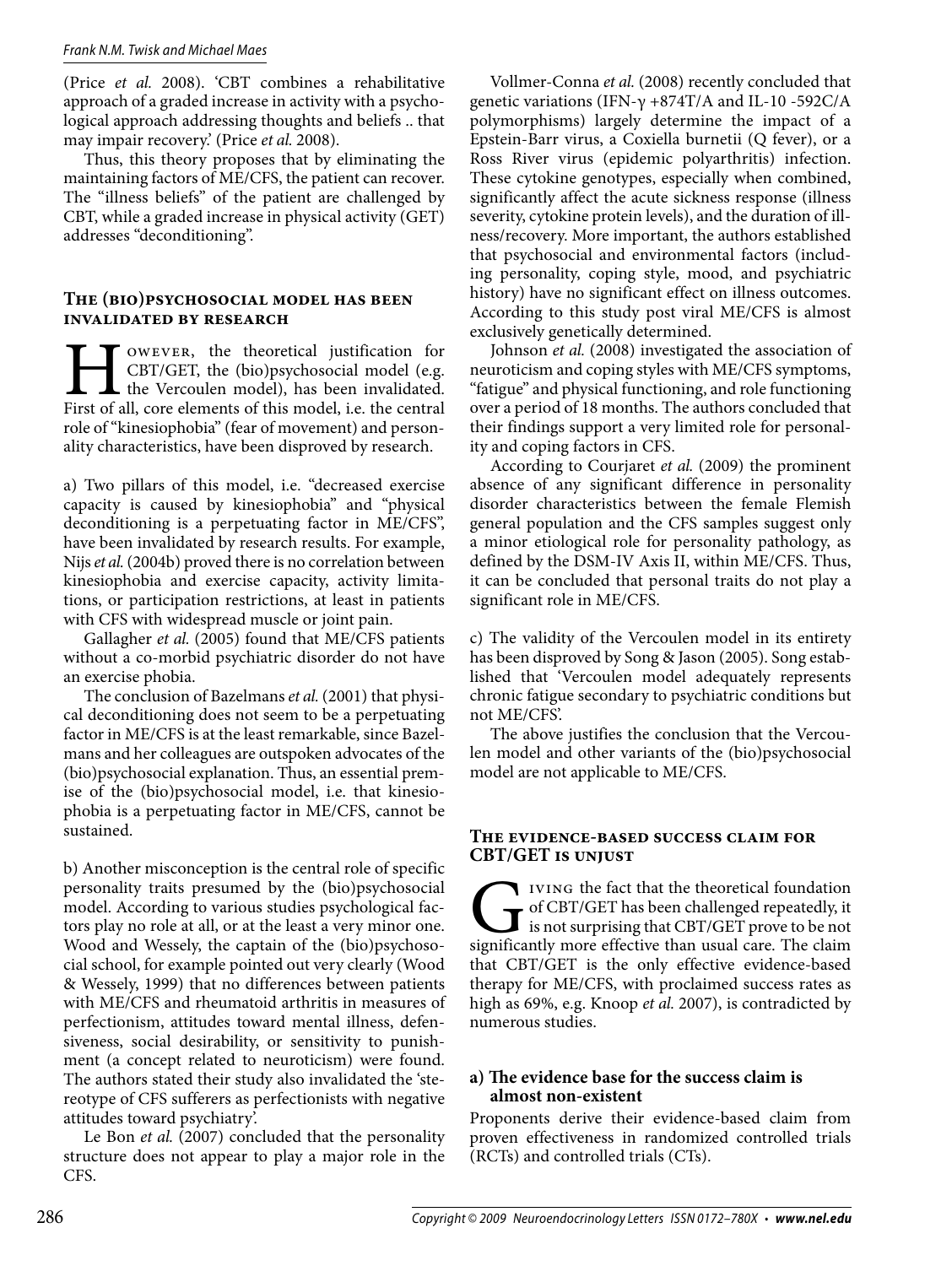The 2007 York Review on treatment and management of ME/CFS (Bagnall *et al.* 2007) analyzed all trials for CBT and/or GET. This review identified only 5 trials for CBT/GET for ME/CFS (according to the review GET is considered an integral part of CBT), totaling 480 participants, 2 RCTs and 3 CTs for "modified CBT" (CBT without GET or another graded activity program), totaling 383 participants, and five RCTs for GET, totaling 460 participants (all including controls). Three of the RCTs for CBT/GET and 3 of the RCTs for GET used the Oxford criteria (Sharpe *et al.* 1991) which, by definition, include all people who "present with a principal complaint of disabling fatigue of uncertain cause" (i.e. idiopathic chronic fatigue). According to this definition "psychiatric disorders (including depressive illness, anxiety disorders and hyperventilation syndrome) are not necessarily reasons for exclusion". Since the CFS defining Fukuda criteria (Fukuda *et al.* 1994) require at least 4 out of 8 additional (e.g. post-exertional malaise, cognitive difficulties, and muscle pain), the Oxford criteria basically select "chronic fatigued people" and certainly not patients with ME/CFS. Since 1 RCT for CBT/ GET used a local set of criteria, the "evidence-base" for CBT/GET consists of only 1 RCT, and for GET of only 2 RCTs. For positive effects of CBT/GET on the long-term there is no evidence base at all. The only RCT follow-up study (using the Oxford criteria) showed that the effect on physical functioning and fatigue was diminished after 5 years.

## **b) The "effectiveness" of CBT/GET is negligible**

The abovementioned Cochrane review (Price *et al.*  2008) concluded that, solely based upon fatigue scores, the clinical response to CBT was 40% in contrast with 26% in usual care. However, many participants in the underlying studies were "chronic fatigued people" and not ME/CFS patients. Taking into account the placebo effects and the fact that fatigue is not an objective measurement and is just one of the ME/CFS criteria, one can conclude that the effectiveness of CBT/GET in treating ME/CFS is non-existent.

#### **c) In clinical practice CBT/GET has proven to be counterproductive**

Moreover, if one considers objective measures of the effects of CBT/GET in clinical practice, the situation is even worse: CBT/GET has proven to be counterproductive.

For example, the evaluation of the CBT/GET therapy offered by the Belgium CFS Reference Centers in the period 2002–2004 (Council of approval with regards to rehabilitation contracts with CFS reference centres for patients suffering from Chronic Fatigue Syndrome, 2006) established that the exercise capacity (VO2max, aerobic threshold, etc) had not improved and that the occupational participation had even decreased after

the "rehabilitation therapy" with CBT/GET. According to the Belgian Minister of Health CBT/GET are not to be considered curative therapies (Official minutes of Assembly of the Commission of Health, Environment and Social Innovation, Belgian House of Representatives, 24th October 2007. 5th session, 51th term). Thus, the Belgian Ministry of Social Affairs and Health, who carried out this evaluation, has provided evidence that CBT/GET has no significant efficacy in the treatment of ME/CFS (Maes & Twisk, 2009).

Based upon evidence-based criteria and clinical experiences the claim that CBT/GET is the only effective treatment cannot be substantiated.

#### **CBT/GET is most likely to be harmful for many ME/CFS patients**

BT could be considered harmless (talking doesn't hurt), but much worse, according to the findings in numerous studies, GET must be considered potentially harmful for the majority of the CFS patients. This assertion is justified by many observations of biological abnormalities for large subgroups and the effect of exertion on those anomalies.

In the following paragraph we will discuss the physical complaints of ME/CFS patients, the biological aberrations that could explain these complaints, and the many negative effects of exertion on symptoms and pathophysiological factors as well.

## **a) Reduced exercise capacity and post-exertional malaise in ME/CFS**

Most clinical cardiopulmonary exercise test studies have established a significantly reduced exercise capacity of ME/CFS patients (VO2max, maximal exertion, anaerobic threshold etc), when compared to sedentary controls (e.g. De Becker *et al.* 2000; Sisto *et al.* 1996; McCluskey & Riley, 1992; Farquhar *et al.* 2002; VanNess *et al.* 2007). According to some studies ME/CFS patients are capable of performing at the same level as sedentary controls (LaManca *et al.* 1999; Sargent *et al.* 2002; Bazelmans *et al.* 2001; Takken *et al.* 2007). However, when looking at the "high" performance levels of the ME/CFS patients in these latter studies, the deviant findings are most likely the result of differences in test samples, e.g. high participation rate of "less severe cases".

Many patients suffer from post-exertional malaise and "recover" very slowly.

VanNess *et al.* (2006) showed that, even when ME/ CFS patients are able to achieve a level comparable with sedentary controls, this exertion has serious consequences for the physical condition 24 hours later. Considering the fact that all severe ME/CFS patients, patients fulfilling the more strict Holmes criteria (Holmes *et al.* 1988), and 60% of the less severe patients report post-exertional malaise, that is an aggravation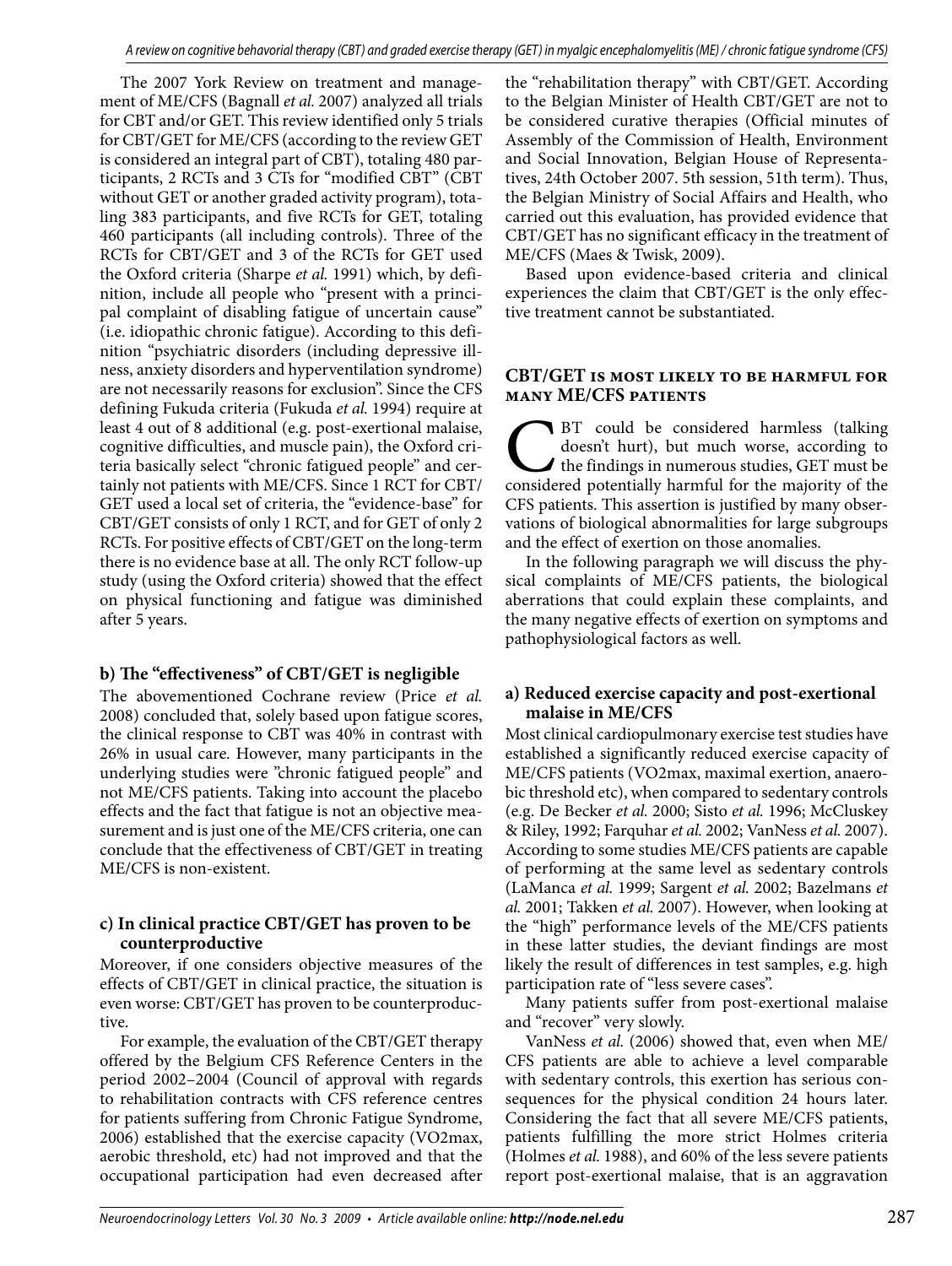of symptoms after minor exertion, (Peckerman *et al.*  2003), it is not surprising that exercise has a very negative effect on most ME/CFS patients. The capacity to "recover" from exertion is decreased, while the "recovery time" is prolonged.

Studies that have examined the rate of recovery and the effect of exercise on the performance at a second exercise test 24 hours later (repeated exercise tests) show important clinical differences between ME/CFS patients and sedentary controls. Eighty-five % of the sedentary controls recovered within 24 hours, for the remaining controls it took 48 hours to recover, whereas none of the ME/CFS patients recovered within 24 hours and only 5% within 48 hours (Stiles *et al.* 2007). Repeated exercise tests show that the first exercise test has an enormous effect on the exercise capacity 24 hours later (VanNess *et al.* 2006; Ciccolella *et al.* 2007). The anaerobic capacity of most patients was strongly reduced, i.e. the average anaerobic threshold of the patient group had declined with 25%, and the average VO2max had decreased with 30%. These test-retest studies are at the moment being repeated on a larger scale.

This slow rate of "recovery" is most likely to be the reason why ME/CFS patients are not able to increase their physical activities for a long time (Black *et al.*  2005a). The aim of the latter study was to sustain an increase in daily physical activity in ME/CFS patients for 4 weeks and assess the effects on fatigue, muscle pain and overall mood. The results suggest that a daily "activity limit" may exist in this patient population.

Black *et al.* (2005b) concluded that ME/CFS patients may develop exercise intolerance as demonstrated by reduced total activity after 4–10 days. The inability to maintain target activity levels, associated with pronounced worsening of symptomology, suggests that ME/CFS patients had reached their activity limit.

To prevent patients from sustained relapses (8–12 days) Lapp (1997) recommended mild to moderate exercise be limited to less than 5 minutes followed by rest.

#### **b) Neurocognitive abnormalities and the negative effects of exertion**

The effects of exercise are not limited to psychical complaints, exercise also seem to have important consequences for the neurocognitive performance.

Neurocognitive impairment have been demonstrated by various researchers over time. e.g. quantitative and qualitative differences in activation of the working memory network (Caseras *et al.* 2006), significant decreases in motor speed and impairment in working memory (Majer *et al.* 2008), and greater efforts, i.e. the use of more extensive regions of the verbal working memory system network, to process auditory information (Lange *et al.* 2005).

Several studies suggest hypoperfusion of (specific areas of) the brain, e.g. (Yoshiuchi *et al.* 2006; Costa *et al.* 1995; Ichise *et al.* 1992) and/or reduced oxidative metabolism e.g. (Tirelli *et al.* 1998; Mathew *et al.* 2009). Hypoperfusion and reduced energy levels are plausible explanations for the "brain fog" often reported by ME/ CFS patients.

Several studies strongly suggest that the neurocognitive problems of ME/CFS patients are aggravated by exercise.

LaManca *et al.* (1998) showed that ME/CFS patients had significant impaired cognitive processing compared with healthy individuals immediately after and 24 hours after physically demanding exercise.

Exercise also seems to negatively influence the reaction time, i.e. simple reaction time and three levels of choice reaction time (VanNess *et al.* 2007).

Siemionow et al. (2004) found altered central nervous system signals in controlling voluntary muscle activities, especially when the activities induce fatigue.

Exertion has an negative impact on perfusion of the left prefrontal lobe and cerebral oxygenation, which very well could explain the sustained negative effect of exercise on neurocognitive performance (Patrick Neary *et al.* 2008).

#### **c) Inflammation, immune dysfunction and immune system impairment and the additional negative consequences of exertion**

The immune system seems to play a key role in the pathogenesis of ME/CFS.

An inflammatory response has been established in many ME/CFS patients (Maes, 2009), while the immune system also seems to be dysfunctional and depressed (Lorusso *et al.* 2009).

Over time researchers have shown various immune system abnormalities, like decreased natural killer cell activity (Saiki *et al.* 2008; Nijs & de Meirleir, 2005; Klimas *et al.* 1990), reduced perforin levels in cytotoxic T and NK cells (Maher *et al.* 2005), defects in T- and NK cell activation (Mihaylova *et al.* 2007; Maes *et al.*  2006), a significant decrease in the suppressor inducer subset of CD4+CD45RA+ cells (Klimas *et al.* 1990), a significant bias towards Th2- and Tc2-type immune responses (Skowera *et al.* 2004), and dysregulation of the RNAse L pathway (Suhadolnik *et al.* 1997; Englebienne & de Meirleir, 2002; Tiev *et al.* 2003).

A central role for immune system abnormalities, inflammation and immune dysfunction, in the pathophysiology of ME/CFS have also been implicated by several gene expression studies (Kaushik *et al.* 2005; Kerr *et al.* 2008; Broderick *et al.* 2006; Aspler *et al.* 2008, Gow *et al.* 2009).

Inflammation, leading to permanently increased oxidative and nitrosative stress, on the one hand, and a chronically depressed and dysfunctional immune system on the other hand, adequately explain many biological abnormalities found in ME/CFS, resulting into typical ME/CFS complaints.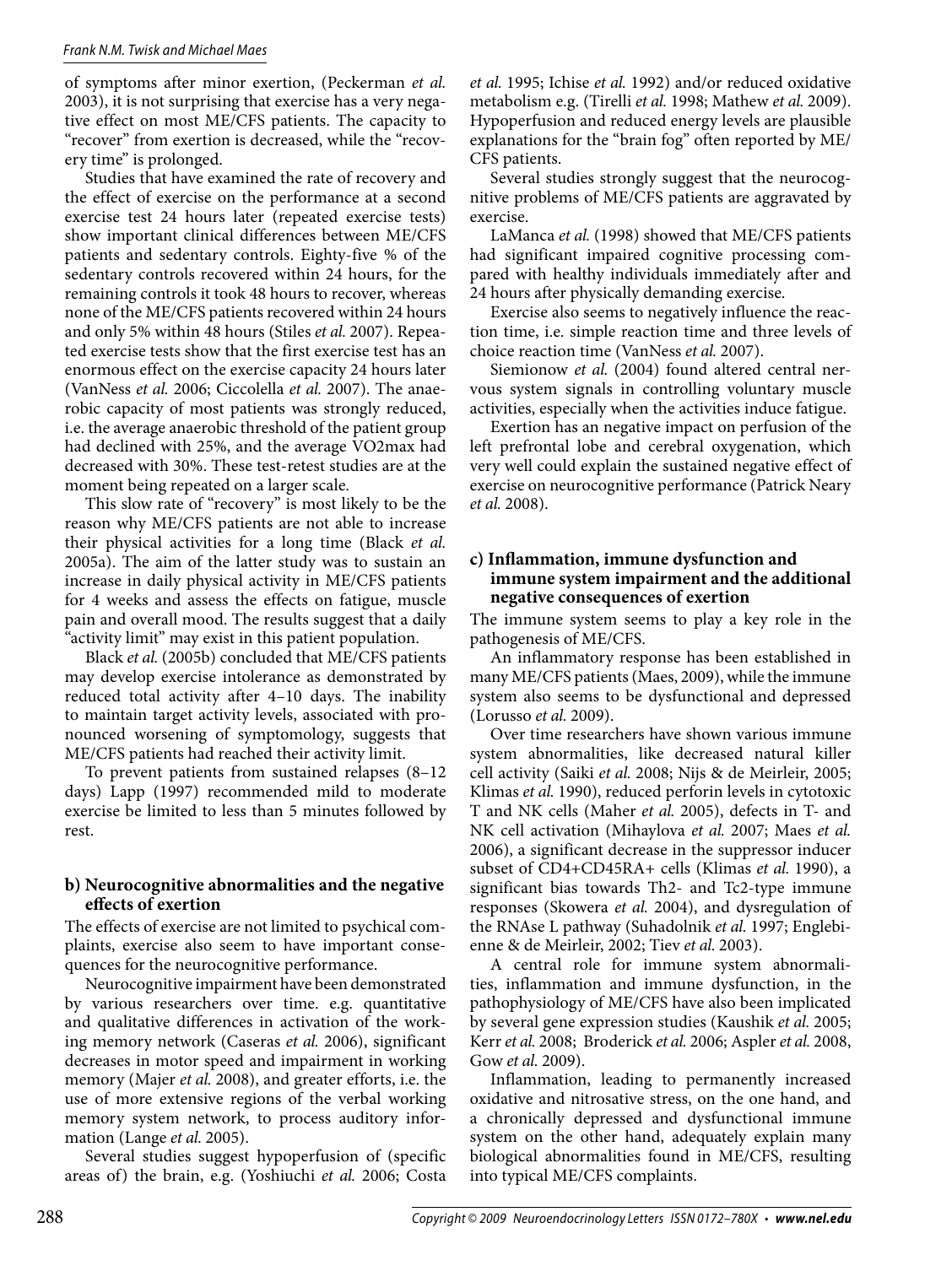This will be described more extensively in an publication in the near future.

Several studies have established a correlation between the immune system dysfunction (inflammation and impairment) and the severity of physical symptoms.

Cruess *et al.* (2000) concluded that elevations in T-helper/inducer cells, activated T-cells, an elevated CD4/CD8 ratio and reductions in the (percentage of) T-suppressor/cytotoxic cells were directly associated with greater severity of several symptoms.

According to Meeus *et al.* (2008) RNAse L and elastase activity are related to daily functioning.

Suhadolnik *et al.* (1999) demonstrated a negative correlation between Karnofsky Performance Score and bioactive 2-5A or RNAse L activity and positive correlations between Metabolic Screening Questionnaire and RNAse L activity and between interferon- and low molecular weight (LMW) RNAse L, which according to the authors of this study more firmly establishes the dysregulation of the 2-5A synthetase/RNAse L pathway in CFS.

According to Maes (2009) key phenomena of intracellular inflammation established in many ME/CFS patients are an increased production of nuclear factor kappa-B (NF-kB), cyclo-oxygenase-2 (COX-2) and inducible NO synthase (iNOS). Maes *et al.* (2007a) and Maes et al. (2007b) found that intracellular inflammation is strongly correlated to aches and pain, muscular tension, "fatigue", and the subjective feeling of infection; and that oxidative and nitrosative damage to fatty acids and proteins is related to aches and pain, muscular tension and "fatigue".

The reduced exercise capacity seems also to be correlated with (intracellular) immune system abnormalities.

Nijs *et al.* (2005a) demonstrated that elastase activity is related to the reduction in oxygen uptake at a respiratory exchange ratio (RER) of 1.0, that protein kinase R activity is the principle factor related to the reduction in workload at RER=1.0, and elastase activity is the principle factor related to the reduction in percent of target heart rate achieved.

Snell *et al.* (2002) suggest that ME/CFS patients with elevated RNase L levels (63% of the ME/CFS patients studied) had a lower V02max.

The results of Snell *et al.* (2005) implicate abnormal immune activity in the pathology of exercise intolerance in ME/CFS and are consistent with a channelopathy involving oxidative stress and nitric oxide-related toxicity.

Nijs *et al.* (2004a) offers a plausible explanation for the correlation between several immune intracellular immune deregulations (deregulation of the 2-5A synthetase/RNAse L pathway, activation of the protein kinase R, and subsequent NF-kB activation, excessive nitric oxide production), several types of infections, frequently identified in ME/CFS patients, and the abnormal exercise response.

In the next paragraph we will summarize important general immunological effects of exertion and the specific pathophysiological impact of exercise on ME/CFS patients.

Strenuous exercise has some well-known immunosuppressive effects, e.g. depression of the NK cell function (Pedersen, 1997; Malm *et al.* 1999; Pedersen & Ullum, 1994; Gleeson & Bishop, 2005; Hoffman-Goetz & Pedersen, 1994).

In addition, exercise also induces a number of inflammatory pathways.

Exercise induces the production of pro-inflammatory cytokines, such as interleukin-6 (IL-6), interleukin-8 (IL-8), and tumor necrosis factor alpha (TNF-α) (Jiminez-Jiminez *et al.* 2008; Nieman *et al.* 2007).

Eccentric exercise also specifically increases the expression of specific intracellular inflammatory mediators, such as NF-kB (Bar-Shai *et al.* 2005), iNOS (Niess *et al.* 2000) and COX-2 (Nieman *et al.* 2007), which have been found already to be increased in ME/CFS (Maes *et al.* 2007a; Maes *et al.* 2007b).

Increased NF-kB production in muscles, as during acute exercise, plays a role in muscle damage and protein breakdown (Bar-Shai *et al.* 2005).

Exertion also induces increases the production of the pro-inflammatory and pyrogenic prostaglandins (PGs) (Bradford *et al.* 2007).

In light of the abnormalities described above, (frequent) exercise has important negative consequences for the immune system of many ME/CFS patients, which is already impaired and activated at rest. In addition to these general extra negative effects of exercise on immune dysfunction and inflammation, the negative impact of exertion by ME/CFS patients on specific immunological components have also been established.

White *et al.* (2004) investigated the effect of exercise on the immune system. Travelling from home to the hospital alone was sufficient for significantly elevated TGF-β concentrations. There also was a sustained increase in plasma TNF-α after exercise in ME/CFS patients, not in controls.

In another study (Sorensen *et al.* 2003) it was shown that exercise induced significant increases of the complement split product C4a, but not C3a or C5a, at 6 hours after exercise only in the ME/CFS group. Differential gene activity confirms a prolonged abnormal response of the lectin complement pathway to exertion (Sorensen *et al.* 2009).

After sustained moderate exercise, ME/CFS patients showed greater increases than control subjects in gene expression for interleukin-10 (IL-10), Toll-like receptor 4 (TLR4) and CD14 (a co-receptor, along with TLR4, for the detection of bacterial lipopolysaccharide) in a study by Light *et al.* (2009). These increases lasted from 0.5 to 48 hours. According to the authors greatly enhanced upregulation of SNS receptors alpha-2A, beta-1, beta-2, and COMT after moderate exercise also suggests pow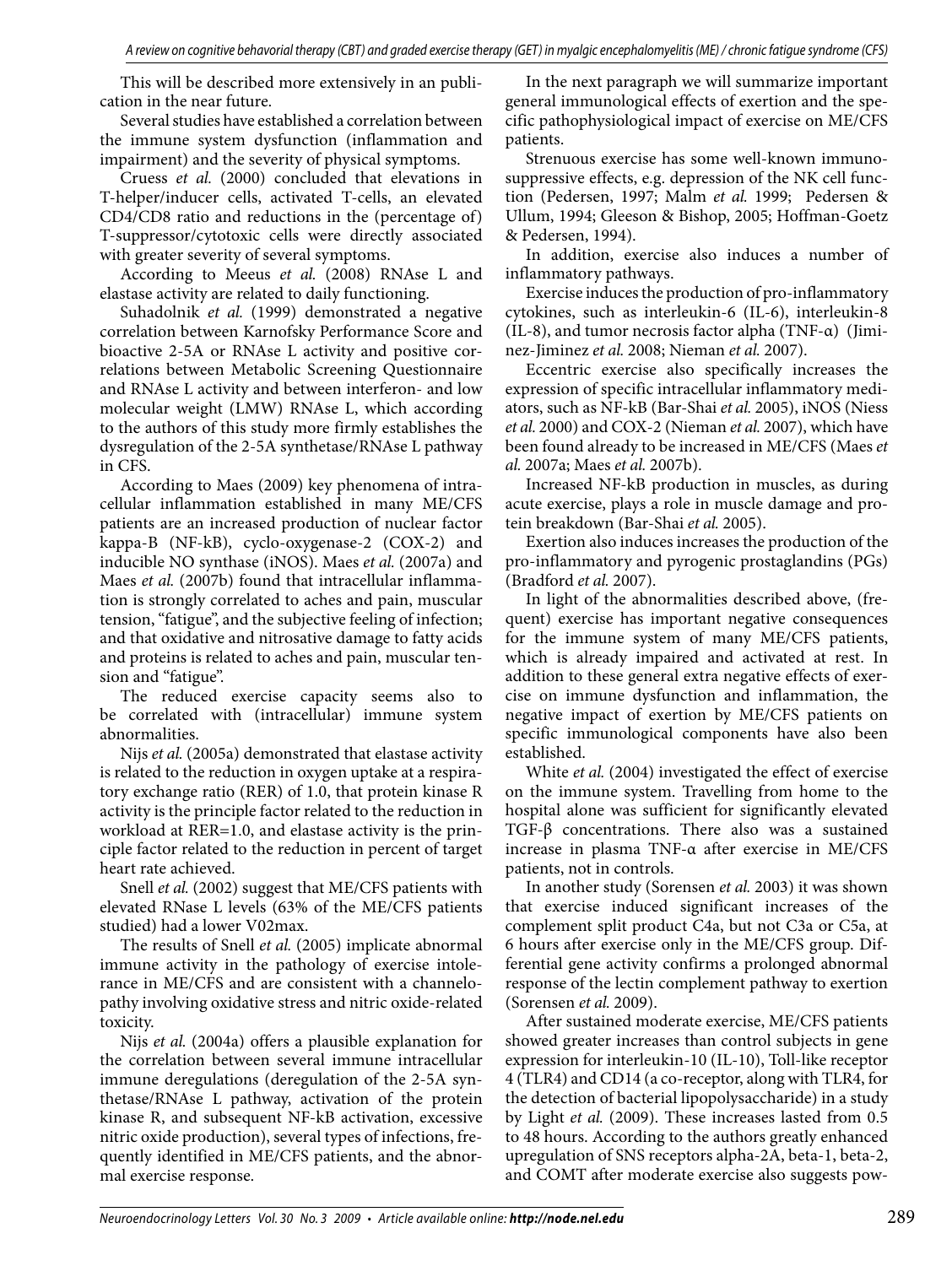erful upstream signaling to the immune system in ME/ CFS.

## **d) Oxidative and nitrosative stress and the additional negative impact of exercise**

There is sufficient evidence that the induction of oxidative and nitrosative stress are important phenomena in the pathophysiology of ME/CFS.

An significant increase of oxidative and nitrosative stress and early intracellular acidosis have been demonstrated with various methods and indicators, like thiobarbituric acid-reactive substances and ascorbic acid (Jammes *et al.* 2005) 31P MRS (Chaudhuri *et al.* 2004), and oxidative damage to DNA and lipids in muscle specimens (Fulle *et al.* 2000).

Vecchiet *et al.* (2003) showed a significant correlation between increased oxidative stress/decreased antioxidant defenses and the severity of muscle pain.

An IgM-mediated immune response against neoepitopes formed by damage by O&NS to fatty acids and proteins was established by Maes *et al.* (2008).

According to Smirnova & Pall (2003) elevated protein carbonyl levels confirm earlier reports suggesting that oxidative stress is associated with CFS/ME.

Kennedy et al. (2005) found significantly increased levels of isoprostanes and oxidized low-density lipoproteins indicative of a free radicals attack on lipids.



**Figure 2.** This figure illustrates the causal relations between inflammation, immune dysfunction, exertion and oxidative and nitrosative stress.

Evidence of oxidative damage with significant increases in 2,3-diphosphoglyceric acid (2,3-DPG), methemoglobin and malondialdehyde and significant more stomatocytes was also found by Richards *et al.*  (2007).

Differentially expressed genes in a recent study by Gow *et al.* (2009) indicate pathophysiological key roles for immune modulation, oxidative stress and apoptosis.

Since levels are very likely to be increased in ME/ CFS already, the oxidative and nitrosative stress as a result of exercise has an additional negative impact on the patient's condition.

This thesis is supported by a study of Light *et al.*  (2009). The authors established significant greater increases in gene activity for the B-1, B-2 and COMT adrenergic genes after sustained moderate exercise in ME/CFS. b-Adrenergic receptors are normally associated with cardiovascular function: activation of B-1 receptors is known to enhance heart rate and contractility, and activation of B-2 receptors allows dilation of arteries and arterioles feeding skeletal muscles, thereby maintaining sufficient blood flow to the skeletal muscles during exercise. This increased blood flow prevents excessive accumulation of metabolites (e.g. lactate).

In a study by Jammes *et al.* (2009) 9 ME/CFS patients and 9 gender-, age- and weight-matched healthy sedentary subjects performed an incremental cycling exercise continued until exhaustion. The response of ME/CFS patients to this exertion associated early and accentuated TBARS (thiobarbituric acid reactive substances) increase accompanying reduced changes in RAA (reduced ascorbic acid) levels. This and other markers indicate a lengthened and accentuated oxidative stress in response to incremental exercise.

At rest F(2)-isoprostanes were higher in ME/CFS patients compared to sedentary male controls. This difference persisted immediately and 24 hours after an incremental exercise test to exhaustion in a study by Robinson *et al.* (2009).

Besides modulating the inflammatory pathways, exercise also increases oxidative and nitrosative stress (Peake *et al.* 2007). Inflammation and oxidative and nitrosative stress (O&NS) traditionally have been associated with fatigue and impaired recovery from exercise.

A short term supramaximal anaerobic exercise induces O&NS pathways, as shown by damage to macromolecules and reduced plasma levels of gluthation, a strong antioxidant (Cuevas *et al.* 2005).

Also, translational research experiments have shown that acute exercise increases macrophage phagocytic activity, peroxide release, nitrite production and iNOS expression (Silveira *et al.* 2007).

Prolonged exercise in Sprague-Dawley rats induces inflammation and oxidative and nitrosative stress (IO&NS) pathways, which in turn may cause delayedonset muscle damage (Aoi *et al.* 2004).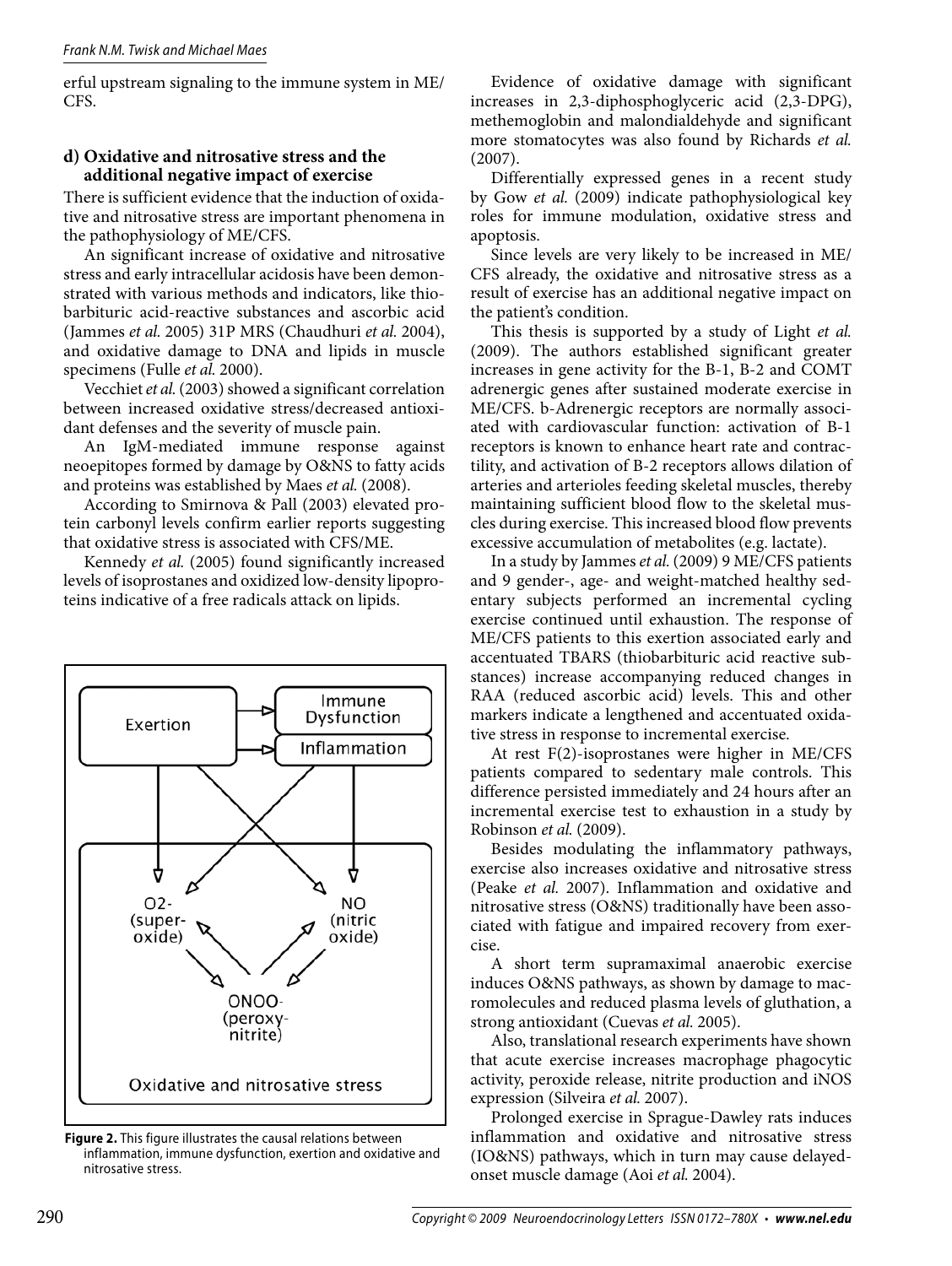In conclusion, ME/CFS is accompanied by (intracellular) inflammation and an activation of the O&NS pathways, pathways that are related to fatigue, muscle pain, reduced exercise capacity and exercise intolerance, post-exertional malaise, and a delayed "recovery" after exercise. Exercise may further induce the IO&NS pathways causing more muscle damage and consequently atrophy.

The effects of immune dysfunction and inflammation and the additional effects of exertion are illustrated by *Figure 2*.

## **e) Muscle abnormalities in ME/CFS and the negative consequences of exertion**

Metabolic dysfunction and structural damage to mitochondria in muscle cells has been demonstrated by various researchers.

Kuratsane *et al.* (1994) demonstrated a deficiency of serum acylcarnitine in ME/CFS patients, which is likely to have a negative effect on muscular metabolism.

According to Plioplys & Pliopsys (1995) ME/CFS patients have lower serum total carnitine, free carnitine and acylcarnitine levels. They also established a significant correlation between serum levels of total and free carnitine and clinical symptomatology.

Several of the differentially expressed genes found in people with post-EBV ME/CFS by Vernon *et al.* (2006) relate to mitochondrial functions, including fatty acid metabolism and the cell cycle.

Another gene expression study by Kaushik *et al.*  (2005) also demonstrated perturbation of neuronal and mitochondrial function.

Behan *et al.* (1991) examined muscle biopsies of 50 patients with post-viral fatigue syndrome (a variant of ME/CFS) and found branching and fusion of mitochondrial cristae in 35 specimens and mitochondrial degeneration with swelling, vacuolation, myelin figures and secondary lysosomes in 40 samples.

Other structural muscle abnormalities have also been demonstrated, e.g. type II fibre predominance, muscle fibre necrosis and mitochondrial abnormalities (Jamal *et al.* 1985), with abnormal SFEMG results for 75% of the CFS patients.

Pietrangelo *et al.* (2009) analyzed biopsy samples by determining fibre-type proportion (using myosin isoforms as fibre type marker and gel electrophoresis as a tool to separate and quantify myosin isoforms), and contractile properties of manually dissected, chemically made permeable and calcium-activated single muscle fibres. The fibre-type proportion was significantly altered in ME/CFS samples, showing a shift from the slow-twitch to the fast-twitch phenotype. An altered composition of muscle tissue might contribute to the early onset of fatigue/weakness typical of the skeletal muscles of ME/CFS patients.

Teahon *et al.* (1988) showed significantly lower levels of intracellular RNA, suggesting that ME/CFS patients have an impaired capacity to synthesize muscle protein, a finding which, according to the authors, cannot be explained by misuse.

Exercise does increase muscle complaints experienced by (many) ME/CFS patients (pain, weakness). In addition to all findings described above, there are various other studies which support or explain these clinical complaints.

According to Behan & Behan (1988) the distinguishing characteristic of ME/CFS is severe muscle fatigability, which is worsened by exercise. The authors stated that it 'had become apparent that any kind of muscle exercise can cause patients to be almost incapacitated and usually to be confined to bed.'

Lengthened and accentuated oxidative stress together with alterations of the muscle membrane excitability after exercise is described by Jammes *et al.* (2005).

A more recent study by Jammes *et al.* (2009) also established M-wave (muscle potential) alterations in the vastus lateralis of ME/CFS patients, in response to maximal exercise, indicative for reduced muscle membrane excitability.

McCully *et al.* (1996) measured muscle oxidative capacity as the maximal rate of post-exercise phosphocreatine (PCr) resynthesis using the ADP model (Vmax) in the calf muscles using 31P magnetic resonance spectroscopy. PCr resynthesis post-exercise was significantly reduced in ME/CFS patients.

Lane *et al.* (1998) found that patients with abnormal lactate responses to exercise had a significantly lower proportion of mitochondria rich type 1 muscle fibers.

McCully & Natelson (1999) reported that, compared with sedentary controls, the time to fully recover oxygen delivery was significantly reduced in ME/CFS patients, both after exercise and after cuff ischemia. Oxidative metabolism was reduced by 20% in ME/CFS patients, and a significant correlation was found between oxidative metabolism and recovery of oxygen delivery.

Arnold *et al.* (1984) used 31P nuclear magnetic resonance to demonstrate abnormally early intracellular acidosis during exercise of forearm muscles. According to the authors the excessive lactic acid formation could reflect metabolic abnormalities.

In a study of Paul *et al.* (1999) patients and controls performed 18 maximum voluntary contractions (MVCs) (10 seconds contraction, 10 seconds rest). This was followed by a recovery phase of 200 minutes, in which quadriceps strength was evaluated at increasing intervals, and a follow-up session at 24 hours post-exercise involving three 10 seconds MVCs. Recovery was prolonged in the patient group, however, with a significant difference compared to initial MVCs being evident during the recovery phase and also after 24 hours.

These findings also support the complaint of delayed recovery after exercise.

Some studies specifically investigated the relationship between the presence of viruses and the response to exercise.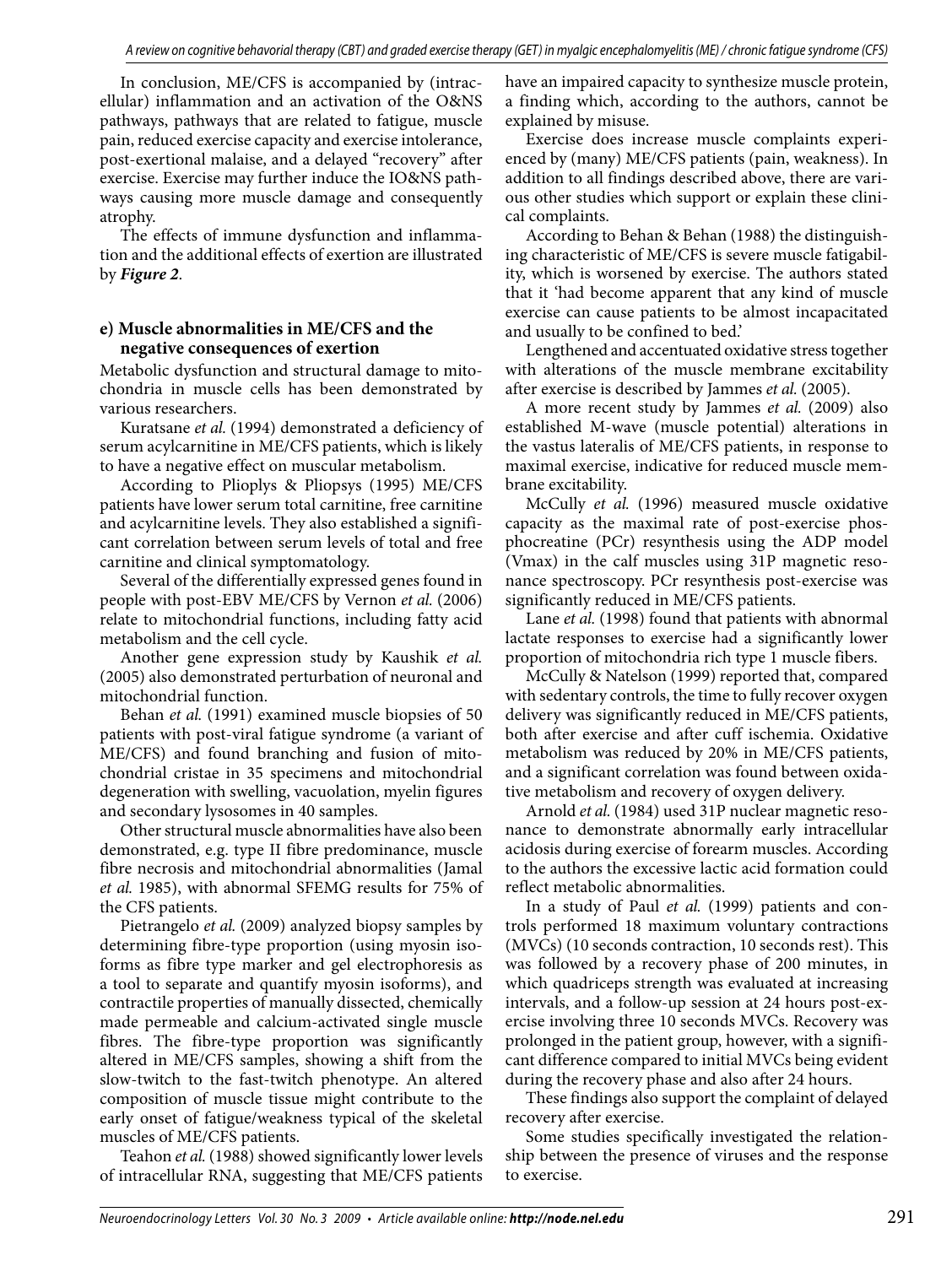#### *Frank N.M. Twisk and Michael Maes*

Lane *et al.* (2003) for example, analyzed quadriceps muscle biopsies from 48 patients with ME/CFS and used RT-NPCR to detect enterovirus RNA. Samples from 20.8% of the patients were positive for enterovirus sequences. The authors established an association between an abnormal lactate response to exercise, reflecting impaired muscle energy metabolism, and the presence of enterovirus sequences in the muscles. This is a good example of different subgroups reacting differently to exercise.

## **f) The (muscoskeletal) pain in ME/CFS patients and the negative impact of exercise**

The widespread (muscle and joint) pain experienced by most ME/CFS patients may be explained by hypoperfusion, mitochondrial dysfunction and/or an induction of inflammatory pathways and/or increased oxidative and nitrosative stress. A hypersensitive central nervous system and cardiovascular abnormalities also seem to be play a role in the pathophysiological explanation for pain.

Nijs *et al.* (2005b) concluded that excessive nitric oxide leads to central sensitization, which may account for the chronic widespread pain.

Vecchiet *et al.* (1996) challenges this central sensitization theory. According to the authors the significant lower pain thresholds of the deltoid, trapezius and quadriceps to electrical stimulation corresponds to fiber abnormalities seen in muscle biopsies of the quadriceps. The assessment that hyperalgesia is absent in skin and subcutis contradicts with the idea of heightened perception of physiological signals.

Almost all ME/CFS patients report that the pain they experience, is aggravated by exercise.

Even if exercise has strict limitations (very low intensity, very short duration), musculoskeletal pain and bodily pain in general increase immediately post-exercise. This situation is retained 24 hours after exercise (Nijs *et al.* 2008).

This increase of (muscle) pain after exercise can be explained by various mechanisms: impaired oxygenation due to disturbed vasodilatation/vasoconstriction homeostasis, accentuated oxidative and nitrosative stress, additional induction of inflammatory pathways, altered muscle membrane excitability, reduced aerobic metabolism, hypoperfusion, and dysfunction of central anti-nociceptive mechanisms.

Nijs *et al.* (2005b) hypothesizes post-exertional malaise, including pain, originates from immune system dysfunction. Activation of PKR and subsequent NF-kB activation might account for the increased production of nitric oxide, while infectious agents frequently associated with ME/CFS, might initiate or accelerate this process. Elevated nitric oxide is known to induce vasodilatation, which may limit ME/CFS patients to increase blood flow during exercise, and may even cause enhanced post-exercise hypotension.

Jammes et al. (2005) concluded that a lengthened and accentuated oxidative stress together with marked alterations of the muscle membrane excitability in response to incremental exercise are sufficient to explain muscle pain and post-exertional malaise reported by ME/CFS patients.

Another plausible explanation for prolonged muscle pain after exercise has been described by Bounous & Molson (1999). Glutathione (GSH) precursors are uti lized by the immune system, thus depriving the skeletal muscle of adequate GSH precursors to sustain a normal aerobic metabolism resulting in fatigue and eventually myalgia (muscle pain).

Exercise also affects the pain thresholds of ME/CFS patients. Pain thresholds, measured in the skin web between thumb and index finger, increased in control subjects with exercise, while it decreased in the ME/ CFS patients (Whiteside *et al.* 2004). According to the authors the increased perception of pain may result from dysfunction of a central anti-nociceptive mechanism.

Light *et al.* (2008) demonstrated that acid sensing ion channel (probably ASIC3), purinergic type 2X receptors (probably P2X4 and P2X5) and the transient receptor potential vanilloid type 1 (TRPV1) are molecular receptors in mouse sensory neurons detecting the metabolites (combinations of protons, ATP, and lactate), that cause acute muscle pain and possibly muscle fatigue. Light *et al.* (2009) also established recently that moderate exercise increases expression for the metabolite detecting receptors ASIC3, P2X4, and P2X5 in ME/ CFS patients. These increases, lasting from 0.5 to 48 hours, highly correlated with the symptoms of physical fatigue, mental fatigue, and pain.

#### **g) Impairment of the ion channel function in ME/ CFS and potential effects of exertion**

Channelopathy, i.e. abnormal ion channel function, also seems to play a central role in the pathogenesis of CFS.

Ion channel abnormalities were found by gene expression studies (Broderick *et al.* 2006; Fang *et al.*  2006).

Several authors have suggested that channelopathy may account for fluctuating fatigue, exercise intolerance and other symptoms (Chaudhuri *et al.* 2000; Englebienne *et al.* 2002; Snell *et al.* 2005).

Channelopathy seems to increase as a result of exertion.

According to a gene expression study of ME/CFS patients (Whistler *et al.* 2005) differences in ion transport and ion channel activity were evident at baseline and were exaggerated after exercise. This implicates that ion channel abnormalities are likely to increase as a result of exertion.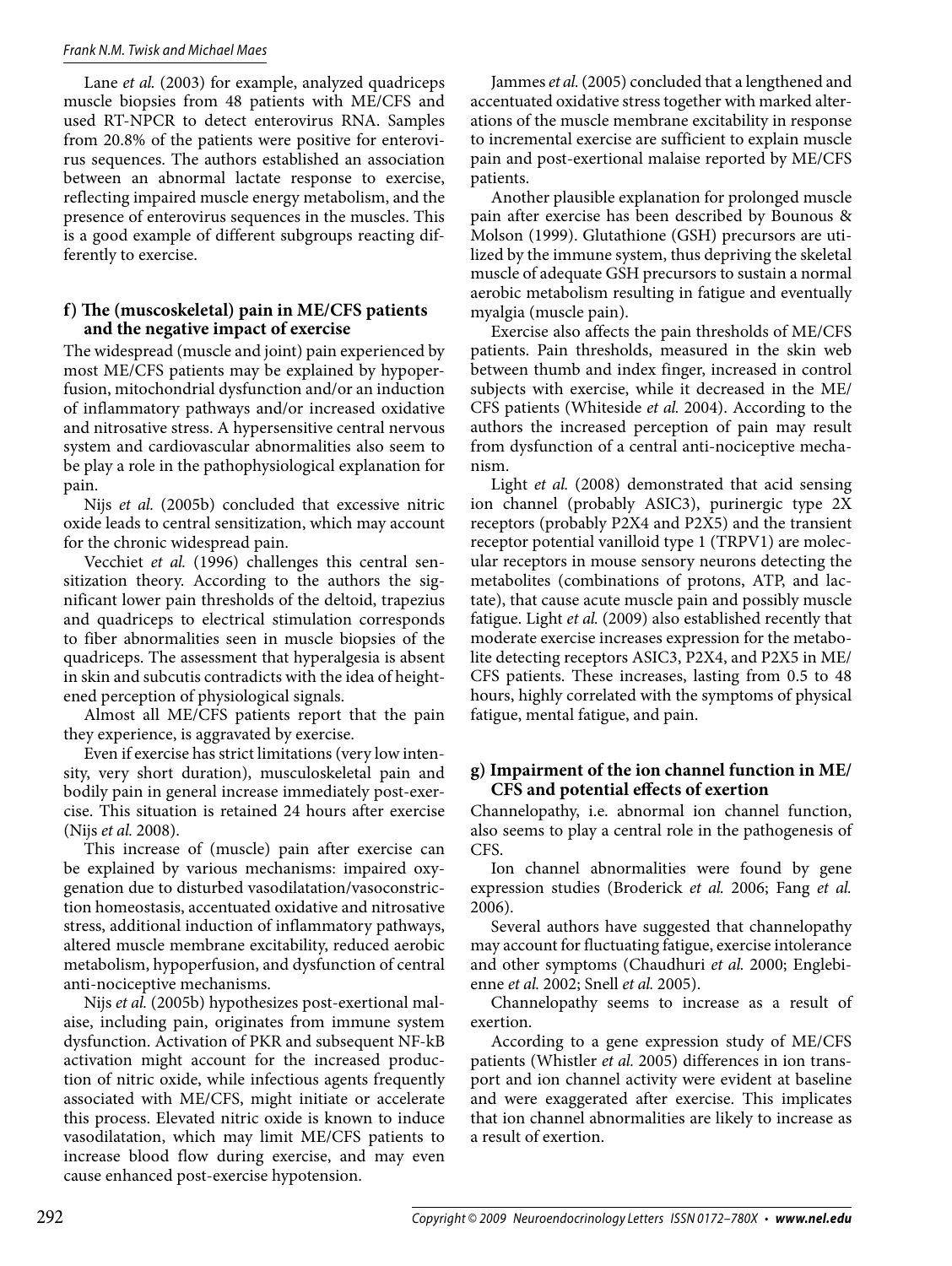#### **h) Stress response disturbances in ME/CFS and negative effects of exercise**

Various studies have established hypothalamic-pituitary-adrenal (HPA) axis anomalies in ME/CFS, including an insufficient stress response.

Di Giorgio *et al.* (2005) demonstrated subtle alterations in HPA axis activity characterized by reduced adrenocorticotrophic hormone (ACTH) over a full circadian cycle and reduced levels of ACTH during the usual morning peak.

Significantly reduced baseline ACTH levels were identified by Gaab et al. (2002).

Van den Eede *et al.* (2007) described mild hypocortisolism, a blunted ACTH response to stressors and an enhanced negative feedback sensitivity to glucocorticoids.

The findings of a gene activity network analysis (Fuite *et al.* 2008) align with known mechanisms of chronic inflammation and support the notion that possible immune-mediated loss of thyroid function in ME/CFS is exacerbated by blunted HPA axis responsiveness.

When reviewing relevant studies it seems that a clear distinction can be made between ME/CFS, burnout and depression based upon HPA axis functioning.

According to Scott *et al.* (Scott & Dinan, 1998) patients with depression have urinary free cortisol (UFC) excretion values which were significantly higher than healthy controls, whereas UFC excretion of ME/ CFS patients was significantly lower than the controls, in line with in hypotheses of hyperactivity and hypoactivity of HPA axis in depression and ME/CFS respectively. ME/CFS patients with co-morbid depressive illness retained the profile of UFC excretion of those with without, suggesting a different pathophysiological basis for depressive symptoms in ME/CFS.

Decreased UFC excretion in ME/CFS was also established by Cleare *et al.* (2001).

In patients with burnout, however, HPA-axis functioning is normal according to Mommersteeg *et al.*  (2006).

HPA axis abnormalities seem to be more pronounced in females. e.g. Segal *et al.* (2005) and Nater *et al.* (2008). This assessment is important since approximately 70–85% of the CFS patients is feminine.

The ability to respond adequately to physical or emotional stress also seems to be impaired in ME/CFS patients.

Controlling for possible confounding variables, Gaab *et al.* (2002) found significantly lower ACTH response levels in the psychosocial stress test and the exercise test, and significantly lower ACTH responses in a insulin tolerance test, with no differences in plasma total cortisol responses.

Segal *et al.* (2005) investigated the stress response provoked by low dose synacthen tests. They found that ME/CFS patients had significantly lower mean serum cortisol levels during the test, lower peak cortisol, reduced cortisol area under the curve and longer time to peak cortisol.

Thambirajah *et al.* (2008) investigated the heat shock protein expression levels in ME/CFS patients before and after exercise. Basal HSP27 levels were higher among ME/CFS patients than in controls, decreased immediately post-exercise and remained below basal levels at day 1 post-exercise, while HSP27 levels remained relatively constant following exercise among control subjects. Similar patterns, i.e. declining HSP levels compared with basal levels, were also observed for HSP60 and for HSP90 at day 7 post-exercise. HSP60 levels in control subjects increased at day 1 and day 7 postexercise compared to corresponding levels immediately post-exercise. The authors conclude that their preliminary findings suggest an abnormal or defective adaptive response to oxidative stress in CFS.

Delayed and marked reduction of heat shock protein 27 (Hsp27) and 70 (Hsp70) variations in ME/CFS in response to incremental cycling exercise until exhaustion were found by Jammes *et al.* (2009). Amongst others, heat shock proteins protect cells against the noxious effects of oxidative stress.

In addition to this, solely based upon established HPA axis – stress response aberrations, it seems very likely that the endocrine disturbances are caused or amplified by physical exertion.

## **i) GET can physically harm patients with ME/CFS**

Based upon the abovementioned observations and various other studies, it can be alleged that – in ME/ CFS – exertion and, by inference, GET, have an negative impact on pre-existing abnormalities, e.g. physical limitations, neurocognitive impairment, immune dysfunction, inflammation, oxidative and nitrosative stress, channelopathy, (muscle) pain, muscle weakness and defective stress responses. This is illustrated by *Figure 3, next page*.

## **Discussion**

WHEN looking at the evidence-base, it can be claimed that the effectiveness of CBT/<br>GET is negligible. If drop-outs etc. are taken<br>into account, the effectiveness of CBT/GET (20–40%), be claimed that the effectiveness of CBT/ GET is negligible. If drop-outs etc. are taken compared to support groups, natural course, standard medical care etc. (20–30%) is only marginal. Especially if taken into consideration the fact that fatigue, which is not only subjective, but also insufficient for a ME/CFS diagnosis, was the only measure in most studies.

The evidence-based success claim of CBT/GET cannot be substantiated, since only a few randomized controlled trials for CBT/GET can be identified. Most of these studies explicitly excluded large groups of ME/ CFS patients and/or included non-ME/CFS patients, due to the selection criteria.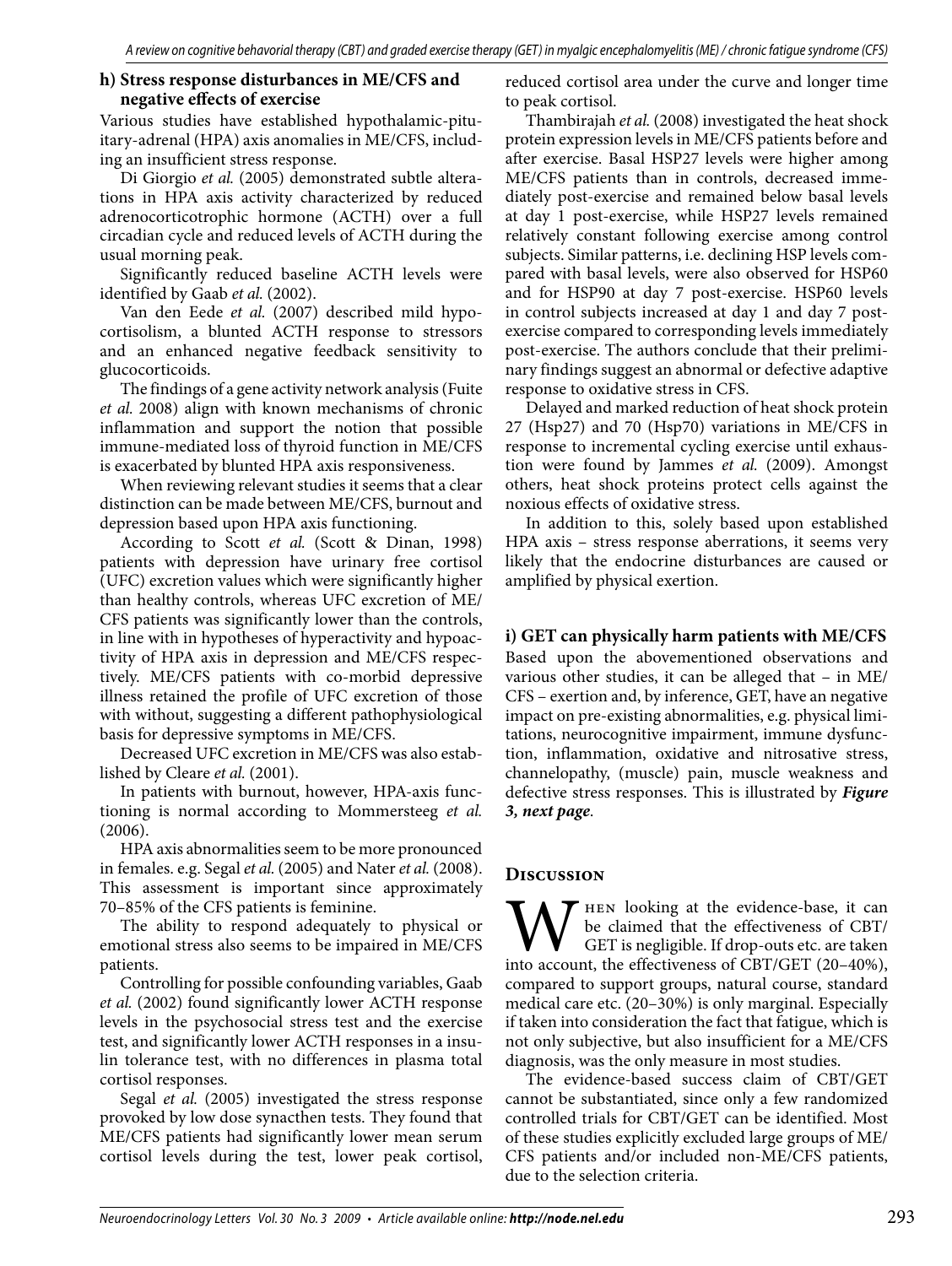

**Figure 3.** This figure summarize symptomology, biological abnormalities, correlations between symptoms and abnormalities, and the potential negative impact of on those symptoms and aberrations (not intended to be complete).

So, it can be concluded that the efficacy claim for CBT/GET is false. But what is more important, is the fact that numerous studies support the thesis that exertion, and thus GET, can physically harm the majority of the ME/CFS patients.

This assertion is confirmed by the outcomes of two large patient surveys in the UK and Norway, and two smaller surveys in Scotland and the Netherlands.

The results of the AfME survey in 2001, cited in (CFS/ME Working Group, 2002), with more than 2,180 patients responding, are very clear. Of the 1214 patients who had participated in a CBT/GET program, 34% considered CBT/GET to be helpful, 16% reported no change, while 50% responded CBT/GET made them worse. CBT (without GET) was considered to be helpful for 7%, 67% reported no change, and 26% responded it made them worse.

The AfME Scottish Survey from 2007 reported even worse results. GET had no effect for 14% of the patients and a negative effect for 74%. Only 12% considered GET to be helpful. Graded Activity (comparable with GET, but less strict) was helpful for 32% of the participating patients, 14% reported "no effect", and according to 54% Graded Activity made them worse. 39% reported CBT (without GET) had improved their situation, 44% responded it had had no effect, and 18% reported it had made them worse.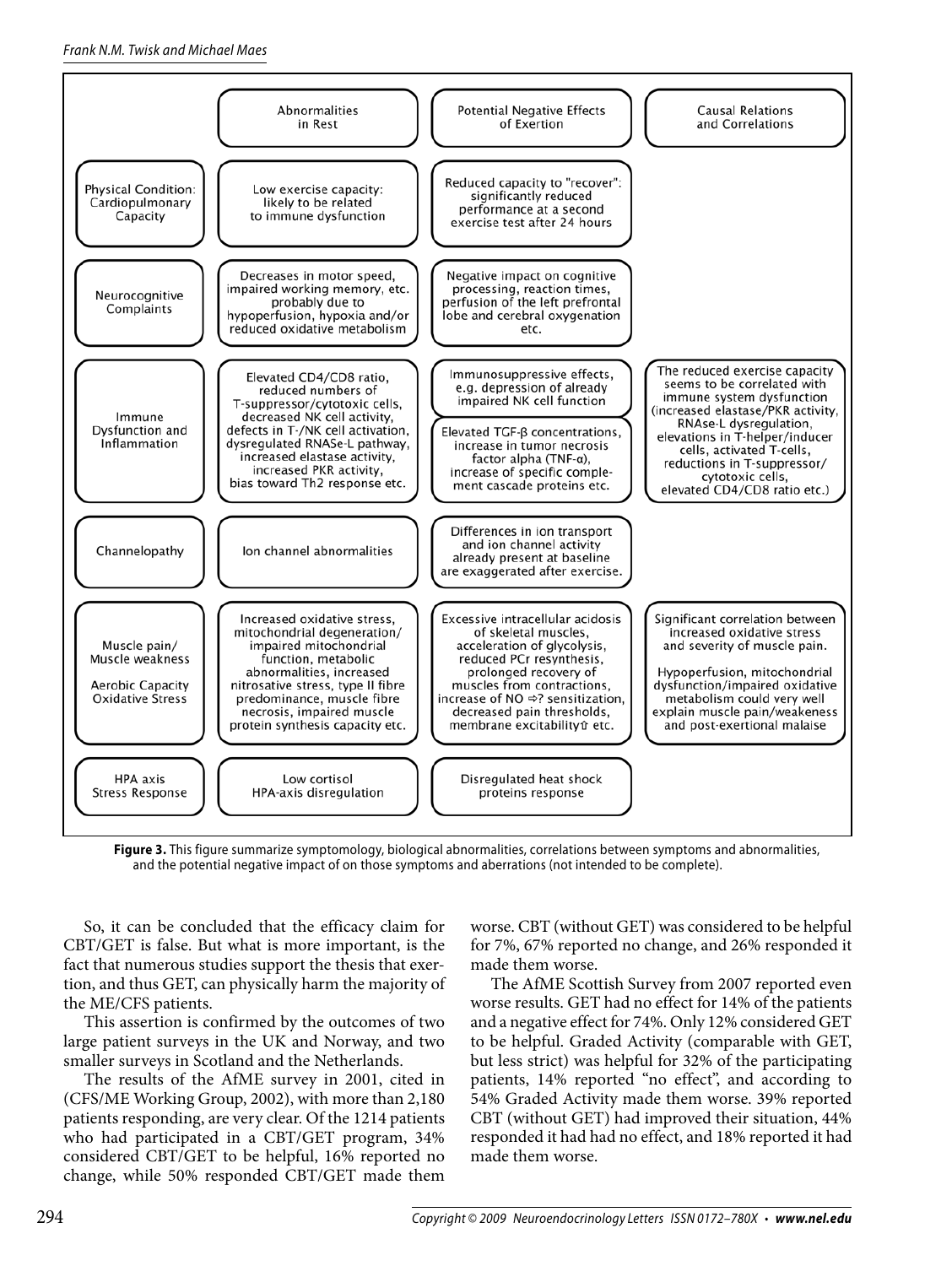828 persons with ME/CFS participated in a Norwegian patient survey by Bjørkum *et al.* (2009). Pacing was evaluated as useful by 96% of the participants, rest by 97%, and 96% of the participants considered complete shielding and quietness to be useful. 57% of the participants who had received help to identify and challenge negative thought patterns (CBT) regarded this useful. Seventy-nine % of the participants with experience from graded exercise regarded this to worsen their health status. Overall, the results were similar, irrelevant of the severity of the condition. The results must be interpreted with care, according to the authors, since the sample may not be representative, due to the fact that participants were recruited through two Norwegian patient organizations.

The results of a patient survey conducted on the effect of CBT/GET in the Netherlands in 2008 (Koolhaas *et al.*) (100 patients) are in line with the thesis that CBT/GET is as effective as usual care and potentially harmful for a large subgroup. Only 2% of respondents reported they considered themselves to be completely cured upon finishing the therapy, 30% reported "an improvement", 30% reported no change, and 38% said the therapy had affected them adversely, the majority of them even reporting substantial deterioration. Participating in CBT/GET proved to have little impact on the number of hours people were capable of maintaining social contacts or doing household tasks. A striking outcome is that the number of those respondents who were in paid employment or who were studying while taking part in CBT/GET was adversely affected. The negative outcome in paid employment was statistically significant.

As described above, CBT/GET has also proven to be counterproductive in clinical practice of the Belgium CFS Reference Centers (Council of approval with regards to rehabilitation contracts with CFS reference centres for patients suffering from Chronic Fatigue Syndrome, 2006).

The assertion that GET is harmful for a large subgroup of ME/CFS patients is also supported by two recent studies of Jason *et al.* (2007) and (2008).

The success rate of CBT/GET according to a study of Jason *et al.* (2007) was 20% ("recovered ME/CFS patients" improved by only 20%). In a follow-up study Jason *et al.* (2008), using the SF-36 Physical Functioning Scale, divided the participants in two groups: patients which improved by CBT/GET, CBT, anaerobic exercise, and relaxation (42%), and patients who did not (58%). Physical functioning rates for those who improved versus those who did not were not significantly different at baseline, but were significantly different at afterwards. Those in the improved group changed from 43.9 to 66.0, whereas those who did not improve showed declining scores from 50.4 to 42.2. So, in most cases "non-improvement" was equivalent with "aggravation".

The authors concluded that overall, those who did not improve demonstrated alterations in lymphocyte subset distributions that suggested that their immune system had experienced prior immune stimulation and expansion of T and B cell subsets, relative to the improving group. ME/CFS patients with a dominance of the Type 2 over the Type 1 immune response, as indicated by the patterns of lymphocyte subset distributions, tended not to improve (read: to deteriorate) over time by all non-pharmacological treatments, including CBT/GET and anaerobic exercise.

# **Conclusions**

F taken into account drop-out rates and the fact that efficacy is measured by fatigue only, which is very subjective and hardly sufficient for the diagnosis ME/CFS, the effectiveness of CBT/GET (20–40%), f taken into account drop-out rates and the fact that efficacy is measured by fatigue only, which is very subjective and hardly sufficient for the diagwhen compared to support groups, natural course, standard medical care, etc. (20–30%), is negligible.

Since only a few randomized controlled trials for CBT/GET can be identified and most of these trials, as a result of the selection criteria, excluded many ME/CFS patients and/or included non-ME/CFS patients, the evidence-based claim for proven effectiveness of CBT/ GET for ME/CFS cannot be substantiated.

Not only is the evidence-based claim for CBT/ GET unjust, there is compelling evidence that CBT/ GET is potentially harmful for many ME/CFS patients. Numerous studies support the assertion that exercise and, consequently, GET, can aggravate several characteristic ME/CFS symptoms, e.g. neurocognitive complaints, reduced exercise capacity and widespread muscoskeletal pain, and amplifies pre-existing pathophysiological abnormalities in ME/CFS, e.g. immune dysfunction, induction of the IO&NS pathways, channelopathy and an impaired stress response. Large-scaled patient surveys and clinical practice show that CBT/GET often induces a deterioration of the clinical status of ME/CFS patients and is harmful for many patients.

Therefore, it is medically unethical to subject ME/ CFS patients to CBT/GET programs or variants, like GET with limits (Nijs *et al.* 2008), without assessing biological abnormalities, monitoring functional impairment objectively and measuring the effect of exercise e.g. on the physical and neurocognitive performance (e.g. by using exercise test/retest measurements, blood analysis, and neurocognitive tests).

When one looks at the facts and the objective data, it is incomprehensible that CBT/GET is still promoted by many (semi) governmental agencies and professional organizations.

Des Turner MP, Chair of the All Party Parliamentary Group on ME (Group on Scientific Research into Myalgic Encephalomyelitis/M.E., 2006a), described the NICE (NHS – National Institute for Health and Clinical) guidelines, which recommends CBT/GET for ME/ CFS to medical professionals, as 'not fit for man nor beast'. Dr Ian Gibson MP described the guidelines as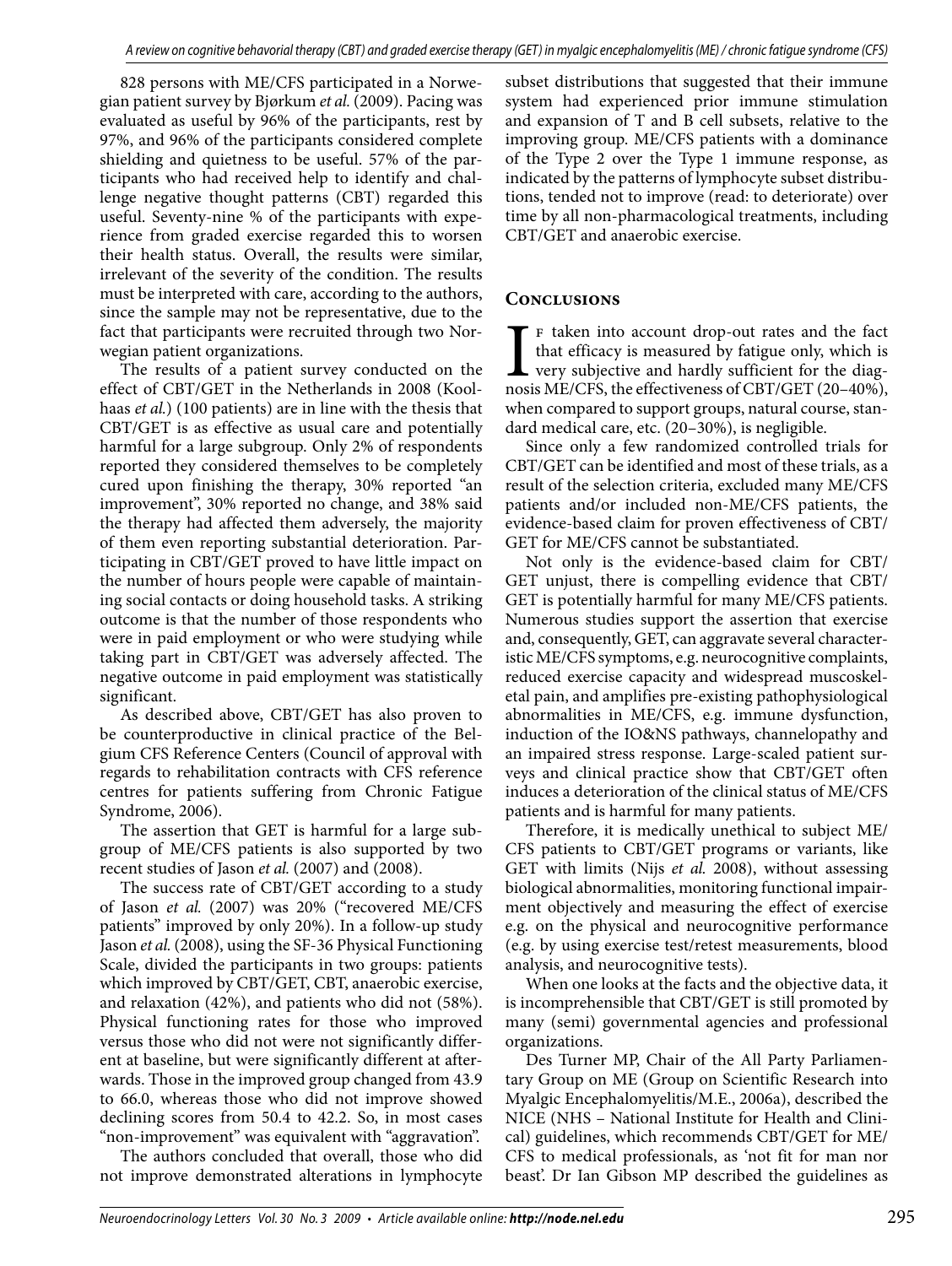'useless' (Group on Scientific Research into Myalgic Encephalomyelitis/M.E., 2006b).

'I will prescribe regimens for the good of my patients according to my ability and my judgment and never do harm to anyone.' (Hippocratic Oath)

#### REFERENCES

- 1 Action for M.E./AfME (2007). Scotland M.E./CFS Scoping Exercise Report.
- 2 Action for M.E./AfME (2001). Severely neglected.
- 3 Anderson JS, Ferrans CE (1997). The quality of life of persons with chronic fatigue syndrome. J Nerv Ment Dis. **185** (6): 359–367.
- 4 Aoi W, Naito Y, Takanami Y, Kawai Y, Sakuma K, Ichikawa H, et al (2004). Oxidative stress and delayed-onset muscle damage after exercise. Free Radic Biol Med. **37** (4): 480–487.
- 5 Arnold DL, Bore PJ, Radda GK, Styles P, Taylor DJ (1984). Excessive intracellular acidosis of skeletal muscle on exercise in a patient with a post-viral exhaustion/fatigue syndrome. A 31P nuclear magnetic resonance study. Lancet. **1** (8391): 1367–1369.
- 6 Aspler AL, Bolshin C, Vernon SD, Broderick G (2008). Evidence of inflammatory immune signaling in chronic fatigue syndrome: A pilot study of gene expression in peripheral blood. Behav Brain Funct. **4**: 44.
- 7 Bagnall A, Hempel S, Chambers D, Orton V, Forbes C (2007). The treatment and management of chronic fatigue syndrome/ myalgic encephalomyelitis in adults and children. Centre for Reviews and Dissemination (CRD): University of York. CRD Report **35**: 161.
- 8 Bar-Shai M, Carmeli E, Reznick AZ (2005). The role of NF-kappaB in protein breakdown in immobilization, aging, and exercise: from basic processes to promotion of health. Ann N Y Acad Sci. **1057**: 431–447.
- 9 Bazelmans E, Bleijenberg G, van der Meer JWM, Folgering H (2001). Is physical deconditioning a perpetuating factor in chronic fatigue syndrome? A controlled study on maximal exercise performance and relations with fatigue, impairment and physical activity. Psychol Med. **31** (1): 107–114.
- 10 Behan PO, Behan WM (1988). Postviral fatigue syndrome. Crit Rev Neurobiol. **4** (2): 157–178.
- 11 Behan WM, More IA, Behan PO (1991). Mitochondrial abnormalities in the postviral fatigue syndrome. Acta Neuropathol, **83** (1): 61–65.
- 12 Bjørkum T, Wang CE, Waterloo K (2009). Patients' experience with treatment of chronic fatigue syndrome [Article in Norwegian]. Tidsskr Nor Laegeforen. **129** (12): 1214–1216.
- 13 Black CD, O'Connor PJ, McCully KK (2005a). Increased daily physical activity and fatigue symptoms in chronic fatigue syndrome. Dyn Med. **4** (1): 3.
- 14 Black CD, O'Connor PJ, McCully KK (2005b). Time course of exercise induced alterations in daily activity in chronic fatigue syndrome. Dyn Med. **4**: 10.
- 15 Bounous G, Molson J (1999). Competition for glutathione precursors between the immune system and the skeletal muscle: pathogenesis of chronic fatigue syndrome. Med Hypotheses. **53** (4): 347–349.
- 16 Bradford CD, Cotter JD, Thorburn MS, Walker RJ, Gerrard DF (2007). Exercise can be pyrogenic in humans. Am J Physiol Regul Integr Comp Physiol. **292** (1): R143–R149.
- 17 Broderick G, Craddock RC, Whistler T, Taylor R, Klimas NG, Unger ER (2006). Identifying illness parameters in fatiguing syndromes using classical projection methods. Pharmacogenomics. **7** (3): 407–419.
- 18 Buchwald D, Pearlman T, Umali J, Schmaling K, Katon W (1996). Functional status in patients with chronic fatigue syndrome, other fatiguing illnesses, and healthy individuals. Am J Med. **101** (4): 364–370.
- 19 Caseras X, Mataix-Cols D, Giampietro V, Rimes KA, Brammer M, Zelaya F, et al (2006). Probing the working memory system in chronic fatigue syndrome: a functional magnetic resonance imaging study using the n-back task. Psychosom Med. **68** (6): 947–955.
- 20 CFS/ME Working Group (2002). Report to the Chief Medical Officer of an Independent Working Group.
- 21 Chaudhuri A, Watson WS, Pearn J, Behan PO (2000). The symptoms of chronic fatigue syndrome are related to abnormal ion channel function. Med Hypotheses. **54** (1): 59–63.
- 22 Chaudhuri A, Behan PO (2004). In vivo magnetic resonance spectroscopy in chronic fatigue syndrome. Prostaglandins Leukot Essent Fatty Acids. **71** (3): 181–183.
- 23 Ciccolella M, Stevens SR, Snell CR, VanNess M (2007). Legal and scientific considerations of the exercise stress test. Journal of Chronic Fatigue Syndrome. **14** (2): 61–75.
- 24 Cleare AJ, Blair D, Chambers S, Wessely S (2001). Urinary free cortisol in chronic fatigue syndrome. Am J Psychiatry. **158** (4): 641–643.
- 25 Costa DC, Tannock C, Brostoff J (1995). Brainstem perfusion is impaired in chronic fatigue syndrome. QJM. **88** (11): 767–773.
- 26 Council of approval with regards to rehabilitation contracts with CFS reference centres for patients suffering from Chronic Fatigue Syndrome [Akkoordraad in het kader van de revalidatieovereenkomsten inzake ten laste neming door Referentiecentra van patiënten lijdend aan het Chronisch vermoeidheidssyndroom] [Dutch] (2006). Evaluation report (2002–2004) with respect to rehabilitation contracts between the RIZIV and the CFS reference centers [Evaluatierapport (2002–2004 met betrekking tot de uitvoering van de revalidatieovereenkomsten tussen het Comité van de verzekering voor geneeskundige verzorging (ingesteld bij het Rijksinstituut voor Ziekte- en invaliditeitsverzekering) en de Referentiecentra voor het Chronisch vermoeidheidssyndroom (CVS)] [Dutch].
- 27 Courjaret J, Schotte C, Wijnants H, Moorkens G, Cosyns P (2009). Chronic fatigue syndrome and DSM-IV personality disorders. J Psychosom Res. **66** (1): 13–20.
- 28 Cruess SE, Klimas NG, Antoni MH, Helder L, Maher K, Keller R, et al (2000). Immunologic status correlates with severity of physical symptoms and perceived illness burden in chronic fatigue syndrome patients. Journal of Chronic Fatigue Syndrome. **7** (1): 39–52.
- 29 Cuevas MJ, Almar M, García-Glez JC, García-López D, De Paz JA, Alvear-Ordenes I, et al (2005). Changes in oxidative stress markers and NF-kappaB activation induced by sprint exercise. Free Radic Res. **39** (4): 431–439.
- 30 De Becker P, Roeykens J, Reynders M, McGregor N, de Meirleir K (2000). Exercise capacity in chronic fatigue syndrome. Arch Intern Med. **160** (21): 3270–3277.
- 31 Di Giorgio A, Hudson M, Jerjes W, Cleare AJ (2005). 24-hour pituitary and adrenal hormone profiles in chronic fatigue syndrome. Psychosom Med. **67** (3): 433–440.
- 32 Englebienne P, de Meirleir K, editors (2002). Chronic fatigue syndrome: a biological approach. New York: CRC Press.
- 33 Fang H, Xie Q, Boneva R, Fostel J, Perkins R, Tong W (2006). Gene expression profile exploration of a large dataset on chronic fatigue syndrome. Pharmacogenomics. 7 (3): 429–440.
- 34 Farquhar WB, Hunt BE, Taylor JA, Darling SE, Freeman R (2002). Blood volume and its relation to peak O(2) consumption and physical activity in patients with chronic fatigue. Am J Physiol Heart Circ Physiol. **282** (1): H66–H71.
- 35 Fuite J, Vernon SD, Broderick G (2008). Neuroendocrine and immune network re-modeling in chronic fatigue syndrome: an exploratory analysis. Genomics. **92** (6): 393–399.
- 36 Fukuda K, Straus SE, Hickie I, Sharpe M, Dobbins JG, Komaroff AL (1994). The chronic fatigue syndrome: a comprehensive approach to its definition and study. Ann Intern Med. **121** (12): 953–959.
- 37 Fulle S, Mecocci P, Fanó G, Vecchiet I, Vecchini A, Racciotti D, et al (2000). Specific oxidative alterations in vastus lateralis muscle of patients with the diagnosis of chronic fatigue syndrome. Free Radic Biol Med. **29** (12): 1252–1259.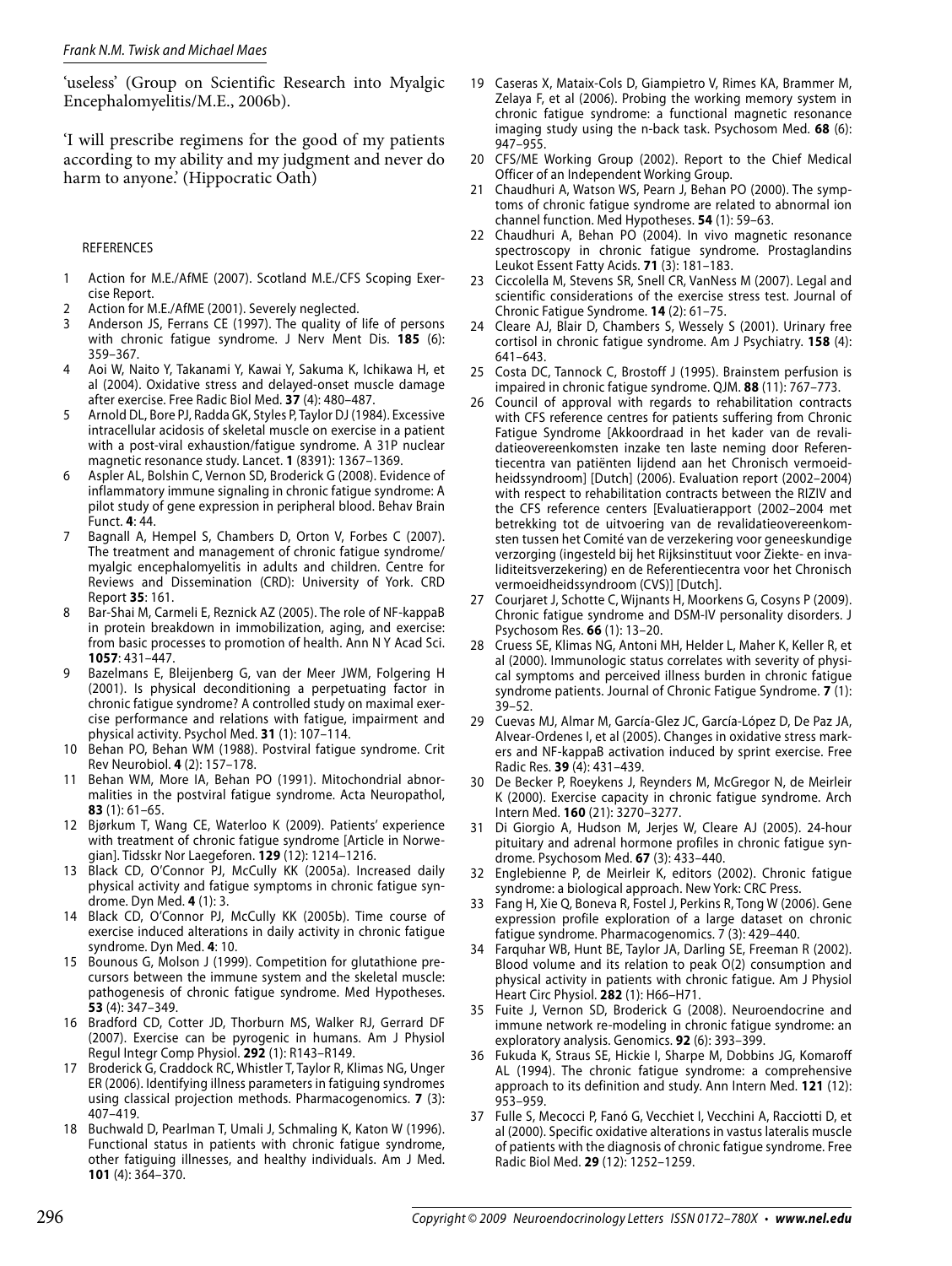- 38 Gaab J, Hüster D, Peisen R, Engert V, Heitz V, Schad T, et al (2002). Hypothalamic-pituitary-adrenal axis reactivity in chronic fatigue syndrome and health under psychological, physiological, and pharmacological stimulation. Psychosom Med. **64** (6): 951–962.
- 39 Gallagher AM, Coldrick AR, Hedge B, Weir WR, White PD (2005). Is the chronic fatigue syndrome an exercise phobia? A case control study. J Psychosom Res. **58** (4): 367–373.
- 40 Gleeson M, Bishop NC (2005). The T cell and NK cell immune response to exercise. Ann Transplant. **10** (4): 43–48.
- 41 Gow JW, Hagan S, Herzyk P, Cannon C, Behan PO, Chaudhuri A. (2009). A gene signature for post-infectious chronic fatigue syndrome. BMC Med Genomics. **2** (1): 38
- 42 Group on scientific research into myalgic encephalomyelitis (M.E.) (2006a). Inquiry into the status of CFS/M.E. and research into causes and treatment.
- 43 Group on Scientific Research into Myalgic Encephalomyelitis (M.E.) (2006b). Press Release, 26th November 2006.
- 44 Hoffman-Goetz L, Pedersen BK (1994). Exercise and the immune system: A model of the stress response? Immunol Today. **15** (8): 382–387.
- 45 Holmes GP, Kaplan JE, Gantz NM, Komaroff AL, Schonberger LB, Straus SE, et al (1988). Chronic fatigue syndrome: a working case definition. Ann Intern Med. **108** (3): 387–389.
- 46 Ichise M, Salit IE, Abbey SE, Chung DG, Gray B, Kirsh JC, et al (1992). Assessment of regional cerebral perfusion by 99Tcm-HMPAO SPECT in chronic fatigue syndrome. Nucl Med Commun. **13** (10): 767–772.
- 47 Jamal GA, Hansen S (1985). Electrophysiological studies in the post-viral fatigue syndrome. J Neurol Neurosurg Psychiatry. **48** (7): 691–694.
- 48 Jammes Y, Steinberg JG, Mambrini O, Brégeon F, Delliaux S (2005). Chronic fatigue syndrome: assessment of increased oxidative stress and altered muscle excitability in response to incremental exercise. J Intern Med. **257** (3): 299–310.
- 49 Jammes Y, Steinberg JG, Delliaux S, Brégeon F (2009). Chronic fatigue syndrome combines increased exercise-induced oxidative stress and reduced cytokine and Hsp responses. J Intern Med. **266** (2): 196–206.
- 50 Jason LA, Corradi K, Gress S, Williams S, Torres-Harding S (2006). Causes of death among patients with chronic fatigue syndrome. Health Care for Women International. **27**: 615–626.
- 51 Jason LA, Torres-Harding S, Friedberg F, Corradi K, Njoku MG, Donalek J, et al (2007). non-pharmacologic interventions for cfs: a randomized trial. J Clin Psychol Med. **14** (4): 275–296.
- 52 Jason LA, Torres-Harding S, Brown M, Sorenson M, Donalek J, Corradi K, et al (2008). predictors of change following participation in non-pharmacologic interventions for CFS. Tropical Medicine and Health. **36** (1): 23–32.
- 53 Jiminez-Jiminez R, Cuevas MJ, Almar M, Lima E, Garca-Lopez D, De Paz JA, et al (2008). Eccentric training impairs NF-kappaB activation and overexpression of inflammation-related genes induced by acute eccentric exercise in the elderly. Mech Ageing Dev. **129** (6): 313–321.
- 54 Johnson SK, Gil-Rivas V, Schmaling KB (2008). Coping strategies in chronic fatigue syndrome: Outcomes over time. Stress and Health. **24** (4): 305–312.
- 55 Kaushik N, Fear D, Richards SC, McDermott CR, Nuwaysir EF, Kellam P, et al (2005). Gene expression in peripheral blood mononuclear cells from patients with chronic fatigue syndrome. J Clin Pathol. **58** (8): 826–832.
- 56 Kennedy G, Spence VA, McLaren M, Hill A, Underwood C, Belch JJ (2005). Oxidative stress levels are raised in chronic fatigue syndrome and are associated with clinical symptoms. Free Radic Biol Med. **39** (5): 584–589.
- 57 Kerr JR, Petty R, Burke B, Gough J, Fear D, Sinclair LI, et al (2008). Gene expression subtypes in patients with chronic fatigue syndrome/myalgic encephalomyelitis. J Infect Dis. **197** (8): 1171–1184.
- 58 Klimas NG, Salvato FR, Morgan R, Fletcher MA (1990). Immunologic abnormalities in chronic fatigue syndrome. J Clin Microbiol. **28** (6): 1403–1410.
- 59 Knoop H, Bleijenberg G, Gielissen MF, van der Meer JWM, White PD (2007). Is a full recovery possible after cognitive behavioural therapy for chronic fatigue syndrome? Psychother Psychosom. **76** (3): 171–176.
- 60 Koolhaas MP, de Boorder H, van Hoof E (2008). Cognitive behavior therapy for chronic fatigue syndrome from the patient's perspective [Cognitieve gedragstherapie bij het chronische vermoeidheidssyndroom (ME/CVS) vanuit het perspectief van de patiënt] [Dutch]. Medisch Contact. ISBN: 978-90-812658-1-2.
- 61 Kuratsune H, Yamaguti K, Takahashi M, Misaki H, Tagawa S, Kitani T (1994). Acylcarnitine deficiency in chronic fatigue syndrome. Clin Infect Dis. **18** Suppl 1, S62–S67.
- 62 LaManca JJ, Sisto SA, DeLuca J, Johnson S, Lange G, Pareja J, et al (1998). Influence of exhaustive treadmill exercise on cognitive functioning in chronic fatigue syndrome. Am J Med. **105** (3A): 59S–65S.
- 63 LaManca JJ, Sisto SA, Zhou XD, Ottenweller JE, Cook S, Peckerman A, et al (1999). Immunological response in chronic fatigue syndrome. J Clin Immunol. **19** (2): 135–142.
- 64 Lane RJ, Barrett MC, Woodrow D, Moss J, Fletcher R, Archard LC (1998). Muscle fibre characteristics and lactate responses to exercise in chronic fatigue syndrome. J Neurol Neurosurg Psychiatry. **64** (3): 362–367.
- 65 Lane RJ, Soteriou BA, Zhang H, Archard LC (2003). Enterovirus related metabolic myopathy: a postviral fatigue syndrome. J Neurol Neurosurg Psychiatry. **74** (10): 1382–1386.
- 66 Lange G, Steffener J, Cook DB, Bly BM, Christodoulou C, Liu W, et al (2005). Objective evidence of cognitive complaints in Chronic Fatigue Syndrome: a BOLD fMRI study of verbal working memory. Neuroimage. **26** (2): 513–524.
- Lapp CW (1997). Exercise limits in chronic fatigue syndrome. Am J Med. **103** (1): 83–84.
- 68 Le Bon O, Cappeliez B, Neu D, Stulens L, Hoffmann G, Hansenne M, et al (2007). Personality profile of patients with chronic fatigue syndrome. Journal of Chronic Fatigue Syndrome. **14** (1): 55–68.
- 69 Light AR, Hughen RW, Zhang J, Rainier J, Liu Z, Lee J (2008). Dorsal root ganglion neurons innervating skeletal muscle respond to physiological combinations of protons, ATP, and lactate mediated by ASIC, P2X, and TRPV1. J Neurophysiol. **100** (3): 1184–1201.
- 70 Light AR, White AT, Hughen RW, Light KC (2009). Moderate exercise increases expression for sensory, adrenergic, and immune genes in chronic fatigue syndrome patients but not in normal subjects. J Pain. [Epub ahead of print] (doi:10.1016/j. jpain.2009.06.003).
- 71 Lorusso L, Mikhaylova SV, Capelli E, Ferrari D, Ngonga GK, Ricevuti G (2009). Immunological aspects of chronic fatigue syndrome. Autoimmun Rev. **8** (4): 287–291.
- 72 Maes M, Mihaylova I, de Ruyter M (2006). Lower serum zinc in Chronic Fatigue Syndrome (CFS): relationships to immune dysfunctions and relevance for the oxidative stress status in CFS. J Affect Disord. **90** (2–3): 141–147.
- 73 Maes M, Mihaylova I, Bosmans E (2007a). Not in the mind of neurasthenic lazybones but in the cell nucleus: patients with chronic fatigue syndrome have increased production of nuclear factor kappa beta. Neuro Endocrinol Lett. **28** (4): 456–462.
- 74 Maes M, Mihaylova I, Kubera M, Bosmans E (2007b). Not in the mind but in the cell: increased production of cyclo-oxygenase-2 and inducible NO synthase in chronic fatigue syndrome. Neuro Endocrinol Lett. **28** (4): 463–469.
- 75 Maes M, Mihaylova I, Kubera M, Leunis JC (2008). An IgM-mediated immune response directed against nitro-bovine serum albumin (nitro-BSA) in chronic fatigue syndrome (CFS) and major depression: Evidence that nitrosative stress is another factor underpinning the comorbidity between major depression and CFS. Neuro Endocrinol Lett. **29** (3): 313–319.
- 76 Maes M (2009). Inflammatory and oxidative and nitrosative stress pathways underpinning chronic fatigue, somatization and psychosomatic symptoms. Curr Opin Psychiatry. **22** (1): 75–83.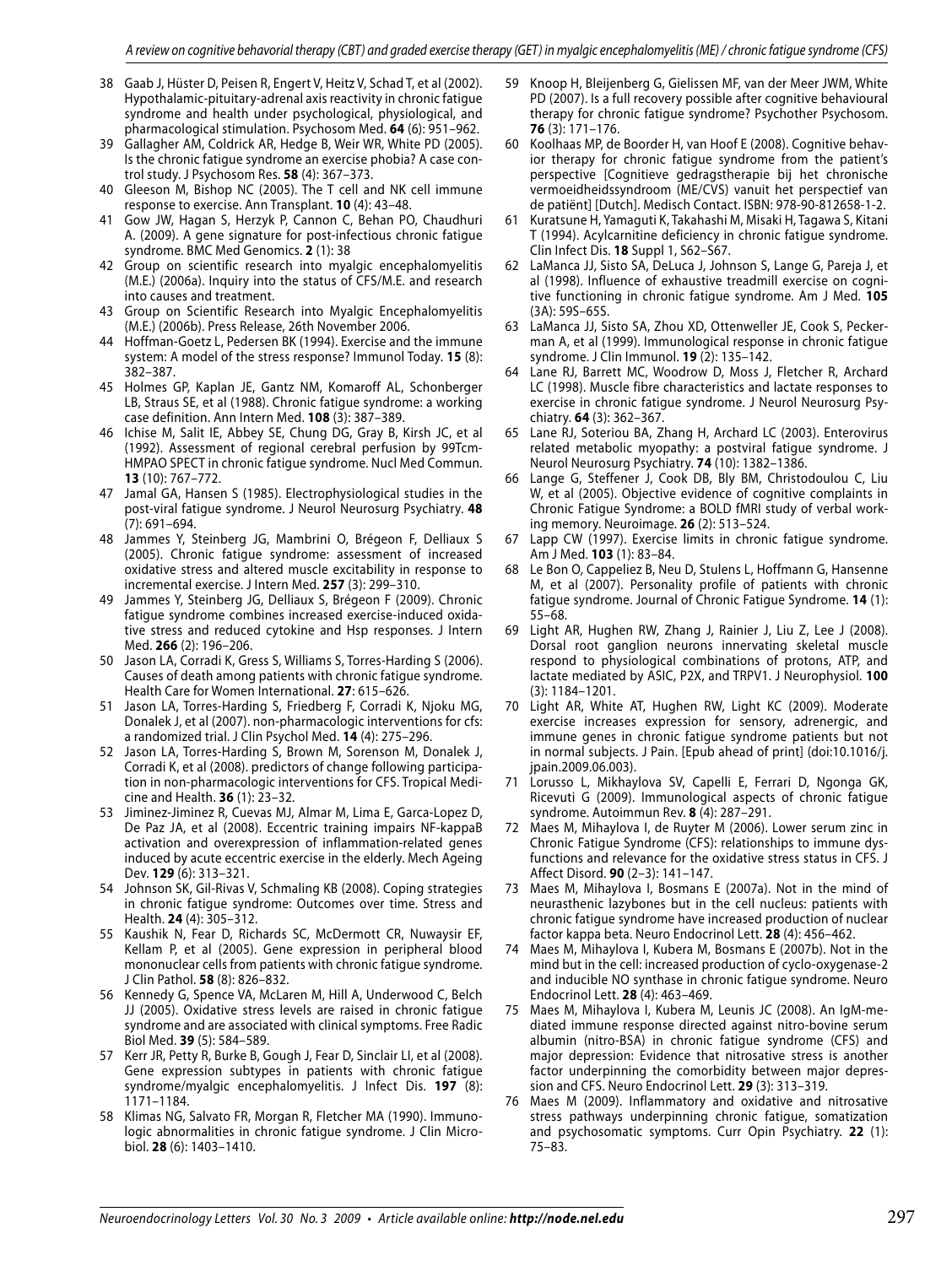- 77 Maes M, Twisk FNM (2009). Chronic fatigue syndrome: la bête noire of the Belgian health care System. Neuro Endocrinol Lett. **30** (3): 300–311.
- 78 Maher KJ, Klimas NG, Fletcher MA (2005). Chronic fatigue syndrome is associated with diminished intracellular perforin. Clin Exp Immunol. **142** (3): 505–511.
- 79 Majer M, Welberg LA, Capuron L, Miller AH, Pagnoni G, Reeves WC (2008). Neuropsychological performance in persons with chronic fatigue syndrome: results from a population-based study. Psychosom Med. **70** (7): 829–836.
- 80 Malm C, Lenkei R, Sjödin B (1999). Effects of eccentric exercise on the immune system in men. J Appl Physiol. **86** (2): 461–468.
- 81 Mathew SJ, Mao X, Keegan KA, Levine SM, Smith EL, Heier LA, et al (2009). Ventricular cerebrospinal fluid lactate is increased in chronic fatigue syndrome compared with generalized anxiety disorder: an in vivo 3.0 T (1)H MRS imaging study. NMR Biomed. **22** (3): 251–258.
- 82 McCluskey DR, Riley MS (1992). Chronic fatigue syndrome. Compr Ther. **18** (4): 13–16.
- 83 McCully KK, Natelson BH, Iotti S, Sisto S, Leigh Jr JS (1996). Reduced oxidative muscle metabolism in chronic fatigue syndrome. Muscle Nerve. **19** (5): 621–625.
- 84 McCully KK, Natelson BH (1999). Impaired oxygen delivery to muscle in chronic fatigue syndrome. Clin Sci (Lond). **97** (5): 603–608.
- 85 Meeus M, Nijs J, McGregor N, Meeusen R, de Schutter G, Truijen S, et al (2008). Unravelling intracellular immune dysfunctions in chronic fatigue syndrome: interactions between protein kinase R activity; RNase L cleavage and elastase activity; and their clinical relevance. In Vivo. **22** (1): 115–121.
- 86 Mihaylova I, de Ruyter M, Rummens JL, Bosmans E, Maes M (2007). Decreased expression of CD69 in chronic fatigue syndrome in relation to inflammatory markers: evidence for a severe disorder in the early activation of T lymphocytes and natural killer cells. Neuro Endocrinol Lett. **28** (4): 477–483.
- 87 Mommersteeg PM, Heijnen CJ, Verbraak MJ, van Doornen LJ (2006). Clinical burnout is not reflected in the cortisol awakening response, the day-curve or the response to a low-dose dexamethasone suppression test. Psychoneuroendocrinology. **31** (2): 216–225.
- 88 Nater UM, Maloney E, Boneva RS, Gurbaxani BM, Lin JM, Jones JF, et al (2008). Attenuated morning salivary cortisol concentrations in a population-based study of persons with chronic fatigue syndrome and well controls. J Clin Endocrinol Metab. **93** (3): 703–709.
- 89 Nieman DC, Henson DA, Davis JM, Murphy AE, Jenkins DP, Gross SJ, et al (2007). Quercetin's influence on exercise-induced changes in plasma cytokines and muscle and leukocyte cytokine mRNA. J Appl Physiol. **103** (5): 1728–1735.
- 90 Niess AM, Sommer M, Schneider M, Angres C, Tschositsch K, Golly IC, et al (2000). Physical exercise-induced expression of inducible nitric oxide synthase and heme oxygenase-1 in human leukocytes: effects of RRR-alpha-tocopherol supplementation. Antioxid Redox Signal. **2** (1): 113–126.
- 91 Nijs J, de Meirleir K, Meeus M, McGregor NR, Englebienne P (2004a). Chronic fatigue syndrome: intracellular immune deregulations as a possible etiology for abnormal exercise response. Med Hypotheses. **62** (5): 759–765.
- 92 Nijs J, Vanherberghen K, Duquet W, de Meirleir K (2004b). Chronic fatigue syndrome: lack of association between painrelated fear of movement and exercise capacity and disability. Phys Ther. **84** (8): 696–705.
- 93 Nijs J, Meeus M, McGregor NR, Meeusen R, de Schutter G, van Hoof E, et al (2005a). Chronic fatigue syndrome: exercise performance related to immune dysfunction. Med Sci Sports Exerc. **37** (10): 1647–1654.
- 94 Nijs J, van de Velde B, de Meirleir K (2005b). Pain in patients with chronic fatigue syndrome: does nitric oxide trigger central sensitisation? Med Hypotheses. **64** (3): 558–562.
- 95 Nijs J, de Meirleir K (2005). Impairments of the 2-5A synthetase/ RNase L pathway in chronic fatigue syndrome. In Vivo. **19** (6): 1013–1021.
- 96 Nijs J, Almond F, de Becker P, Truijen S, Paul L (2008). Can exercise limits prevent post-exertional malaise in chronic fatigue syndrome? An uncontrolled clinical trial. Clin Rehabil. **22** (5): 426–435.
- 97 Official minutes of assembly of the commission of health, environment and social innovation, Belgian house of representatives [Officiële notulen van de Commissie voor de Volksgezondheid, het Leefmilieu en de Maatschappelijke Vernieuwing] [Dutch] (24th October 2007). 5th session, 51th term [5e zitting, 51e zittingsperiode] [Dutch], CRIV 51 COM 1071.
- 98 Patrick Neary J, Roberts AD, Leavins N, Harrison MF, Croll JC, Sexsmith JR (2008). Prefrontal cortex oxygenation during incremental exercise in chronic fatigue syndrome. Clin Physiol Funct Imaging. **28** (6): 364–372.
- 99 Paul L, Wood L, Behan WM, Maclaren WM (1999). Demonstration of delayed recovery from fatiguing exercise in chronic fatigue syndrome. Eur J Neurol. **6** (1): 63–69.
- 100 Peake JM, Suzuki K, Coombes JS (2007). The influence of antioxidant supplementation on markers of inflammation and the relationship to oxidative stress after exercise. J Nutr Biochem. **18** (6): 357–371.
- 101 Peckerman A, LaManca JJ, Dahl K, Chemitiganti R, Qureishi B, Natelson BH (2003). Abnormal impedance cardiography predicts symptom severity in chronic fatigue syndrome. Am J Med Sci. **326** (2): 55–60.
- 102 Pedersen BK (1997). Exercise Immunology. Austin (Texas): R G Landes Bioscience.
- 103 Pedersen BK, Ullum H (1994). NK cell response to physical activity: possible mechanisms of action. Med Sci Sports Exerc. **26** (2): 140–146.
- 104 Pietrangelo T, Toniolo L, Paoli A, Fulle S, Puglielli C, Fanò G, et al (2009). Functional characterization of muscle fibres from patients with chronic fatigue syndrome: case-control study. Int J Immunopathol Pharmacol. **22** (2): 427–436.
- 105 Plioplys AV, Plioplys S (1995). Serum levels of carnitine in chronic fatigue syndrome: clinical correlates. Neuropsychobiology. **32** (3): 132–138.
- 106 Price JR, Mitchell E, Tidy E, Hunot V (2008). Cognitive behaviour therapy for chronic fatigue syndrome in adults. Cochrane Database of Systematic Reviews. 3 (CD001027).
- 107 Richards RS, Wang L, Jelinek H (2007). Erythrocyte oxidative damage in chronic fatigue syndrome. Arch Med Res. **38** (1): 94–98.
- 108 Robinson M, Gray SR, Watson MS, Kennedy G, Hill A, Belch JJ, et al (2009). Plasma IL-6, its soluble receptors and F-isoprostanes at rest and during exercise in chronic fatigue syndrome. Scand J Med Sci Sports. [Epub ahead of print] (doi: 10.1111/j.1600-0838- .2009.00895.x).
- 109 Saiki T, Kawai T, Morita K, Ohta M, Saito T, Rokutan K, et al (2008). Identification of marker genes for differential diagnosis of chronic fatigue syndrome. Mol Med. **14** (9–10): 599–607.
- 110 Sargent C, Scroop GC, Nemeth PM, Burnet RB, Buckley JD (2002). Maximal oxygen uptake and lactate metabolism are normal in chronic fatigue syndrome. Med Sci Sports Exerc. **34** (1): 51–56.
- 111 Scott LV, Dinan TG (1998). Urinary free cortisol excretion in chronic fatigue syndrome, major depression and in healthy volunteers. J Affect Disord. **47** (1–3): 49–54.
- 112 Segal TY, Hindmarsh PC, Viner RM (2005). Disturbed adrenal function in adolescents with chronic fatigue syndrome. J Pediatr Endocrinol Metab. **18** (3): 295–301.
- 113 Sharpe MC, Archard LC, Banatvala JE, Borysiewicz LK, Clare AW, David A, et al (1991). Chronic fatigue syndrome: guidelines for research. J R Soc Med. **84** (2): 118–121.
- 114 Siemionow V, Fang Y, Calabrese L, Sahgal V, Yue GH (2004). Altered central nervous system signal during motor performance in chronic fatigue syndrome. Clin Neurophysiol. **115** (10): 2372–2381.
- 115 Silveira EM, Rodrigues MF, Krause MS, Vianna DR, Almeida BS, Rossato JS, et al (2007). Acute exercise stimulates macrophage function: possible role of NF-kappaB pathways. Cell Biochem Funct. **25** (1): 63–73.